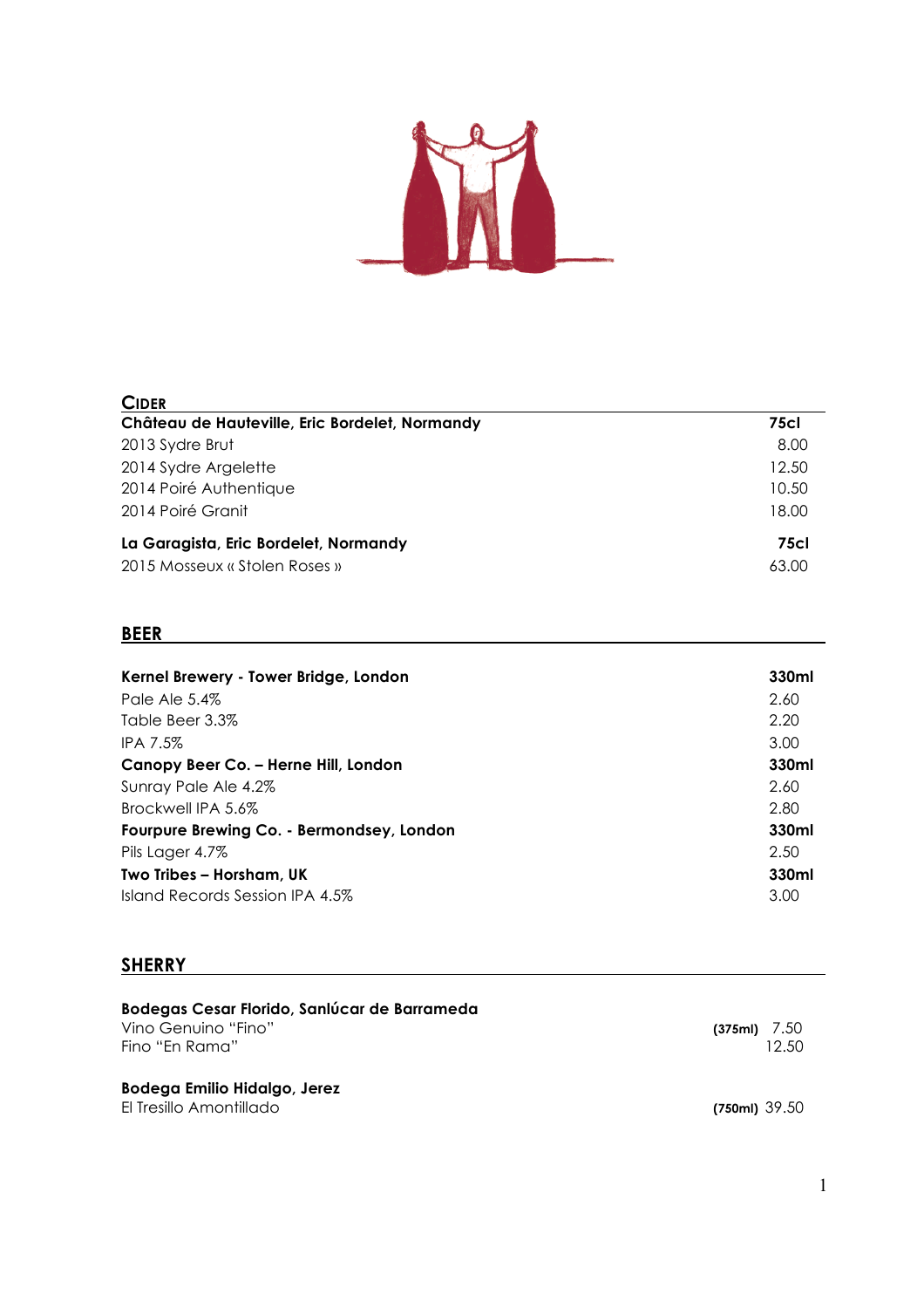## /MAGNUMS/

| <b>Sparkling</b>                                                  | 1.5L  |
|-------------------------------------------------------------------|-------|
| Dne Les Tres Cantous, Myriam & Bernard Plageoles, Gaillac, France |       |
| 2015 « Mauzac Nature »   Mauzac   Pétillant Naturel               | 48.50 |
| Château Le Roc, Famille Ribes, Fronton, France                    |       |
| 2015 VDT « Le Roc Ambulle »   Negrette   Pétillant Naturel        | 29.50 |

### **White**

| Dne Agnès et René Mosse, Anjou, Loire, France                               |       |
|-----------------------------------------------------------------------------|-------|
| 2015 « Anjou »   Chenin Blanc                                               | 46.00 |
| Dne Benoît Couralt, Anjou, Loire, France                                    |       |
| 2015 « Le P'tit Chemin »   Chenin Blanc                                     | 44.50 |
| Clos Lapeyre, Jean-Bernard Larrieu, Jurançon, France                        |       |
| 2008 « Vitatge Vielh »   Gros Manseng                                       | 40.00 |
| Cascina degli Ulivi, Stefano Bellotti, Piedmont, Italy                      |       |
| 2015 « Ivag »   Cortese                                                     | 42.00 |
| AA Elisabetta Foradori, Trentino, Italy                                     |       |
| 2014 Vigneti delle Dolomiti « Fontanasanta »   Nosiola                      | 76.50 |
| Filippo Filippi, Veneto, Italy                                              |       |
| 2015 Soave « Castelcerino »   Garganega                                     | 30.50 |
| La Biancara, Angiolino Maule, Veneto, Italy                                 |       |
| 2016 « Masieri Bianco »   Garganega, Trebbiano                              | 27.50 |
| Nino Barraco, Sicily, Italy                                                 |       |
| 2014 « Zibibbo »   Zibibbo                                                  | 69.00 |
| Bodega Partida Creus, Massimo Marchiori & Antonela Gerosa, Tarragona, Spain |       |
| $2015$ « XL »   Xarel.lo                                                    | 57.00 |
| Testalonga, Craig Hawkins, Swartland, South Africa                          |       |
| 2015 « Mangaliza »   Harslevelu                                             | 56.00 |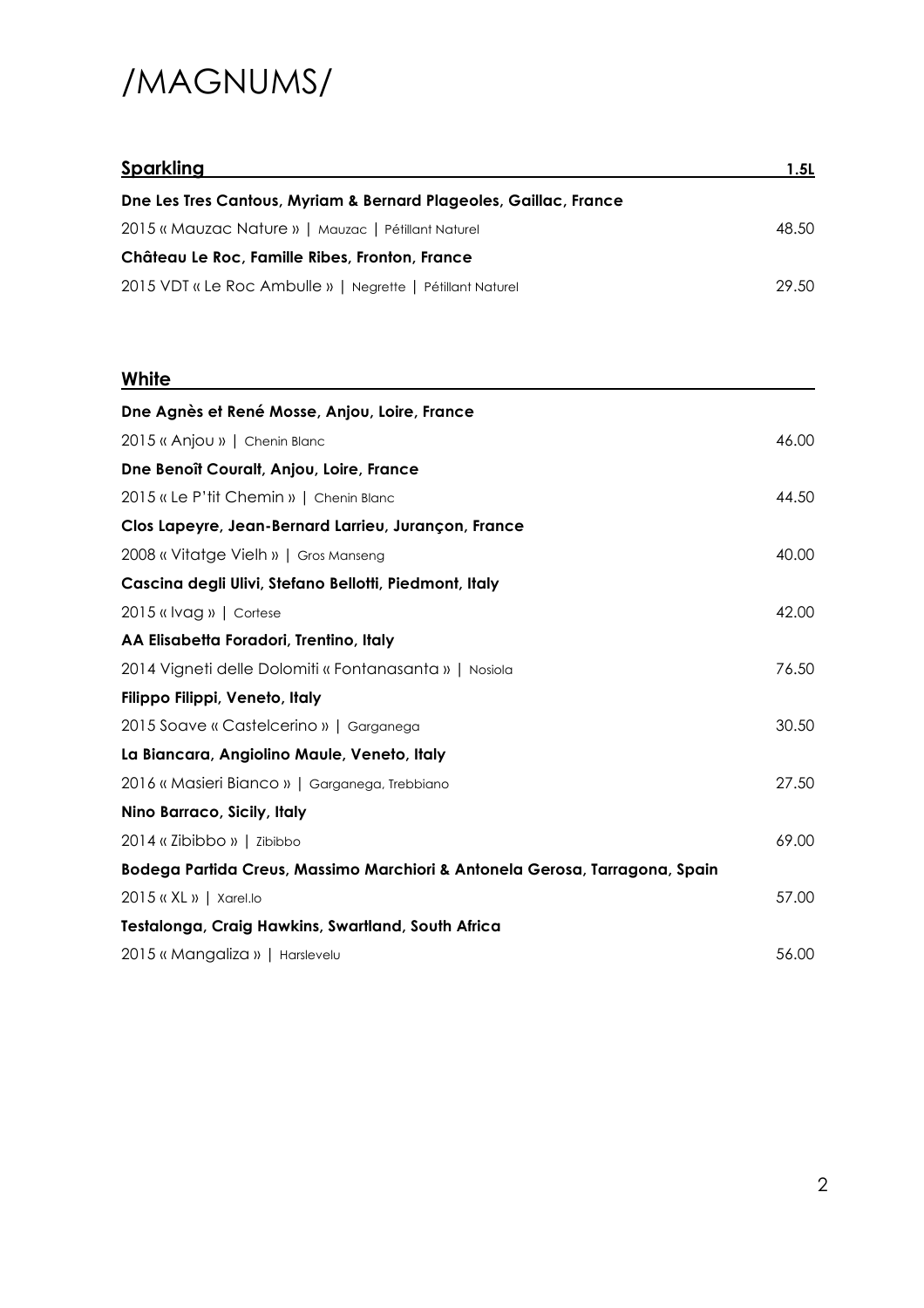#### **Orange**

| Dario Princic, Collio, Friuli-Venezia Giulia, Italy                                                                                                                                                                                                                         |                                   |       |
|-----------------------------------------------------------------------------------------------------------------------------------------------------------------------------------------------------------------------------------------------------------------------------|-----------------------------------|-------|
| 2012 IGT « Pinot Grigio »   Pinot Grigio                                                                                                                                                                                                                                    | 71.50                             |       |
| Josko Gravner, Collio, Friuli-Venezia Giulia, Italy<br>2006 IGT « Ribolla »   Ribolla Gialla<br>Damijan Podversic, Collio, Friuli-Venezia Giulia, Italy<br>2008 IGT « Bianco Kaplja »   Chardonnay, Friulano & Malvasia<br>AA Zidarich, Carso, Friuli-Venezia Giulia, Italy | 139.00                            |       |
|                                                                                                                                                                                                                                                                             |                                   | 88.50 |
|                                                                                                                                                                                                                                                                             |                                   |       |
|                                                                                                                                                                                                                                                                             | 2011 IGT « Vitovska »   Vitovska  | 68.50 |
|                                                                                                                                                                                                                                                                             | Cantina Giardino, Campania, Italy |       |
| 2013 « T' Ara Rà »   Greco                                                                                                                                                                                                                                                  | 68.50                             |       |
| Frank Cornelissen, Mt Etna, Sicily                                                                                                                                                                                                                                          |                                   |       |
| 2015 « MunJebel »   Grecanico Dorato, Carricante                                                                                                                                                                                                                            | 96.00                             |       |
| Beckham Estate Vineyard, Annedria & Andrew Beckham, Oregon, USA                                                                                                                                                                                                             |                                   |       |
| 2014 « Amphora »   Pinot Gris                                                                                                                                                                                                                                               | 70.50                             |       |
| Rosé                                                                                                                                                                                                                                                                        |                                   |       |
| Cantina Giardino, Campania, Italy                                                                                                                                                                                                                                           |                                   |       |
| 2015 « Volpe Rosa »   Coda di Volpe Rossa                                                                                                                                                                                                                                   | 74.00                             |       |
| Red                                                                                                                                                                                                                                                                         |                                   |       |
| Dne Benoît Courault, Anjou, Loire, France                                                                                                                                                                                                                                   |                                   |       |
| 2015 « Tabeneaux »   Cabernet Franc, Grolleau                                                                                                                                                                                                                               | 40.00                             |       |
| Dne Catherine et Pierre Breton, Bourgueil, Loire, France                                                                                                                                                                                                                    |                                   |       |
| 2014 « Trinch »   Cabernet Franc                                                                                                                                                                                                                                            | 37.50                             |       |
| Dne de la Borde, Julien Mareschal, Jura, France                                                                                                                                                                                                                             |                                   |       |
| 2014 « Côte de Feule »   Poulsard                                                                                                                                                                                                                                           | 56.00                             |       |
| Dne Michel Gahier, Jura, France                                                                                                                                                                                                                                             |                                   |       |
| 2014 « Berenger »   Trousseau                                                                                                                                                                                                                                               | 63.50                             |       |
| Dne Jacques Maillet, Savoie, France                                                                                                                                                                                                                                         |                                   |       |
| 2015 « Autrement »   Gamay, Pinot Noir, Mondeuse                                                                                                                                                                                                                            | 66.50                             |       |
| Dne Jean Foillard, Beaujolais, France                                                                                                                                                                                                                                       |                                   |       |
| 2015 Morgon « Côte du Py »   Gamay                                                                                                                                                                                                                                          | 61.00                             |       |
| Dne de la Cadette, Catherine & Jean Montanet, Burgundy France                                                                                                                                                                                                               |                                   |       |
| 2014 Bourgogne « Cuveé Garance »   Pinot Noir                                                                                                                                                                                                                               | 48.50                             |       |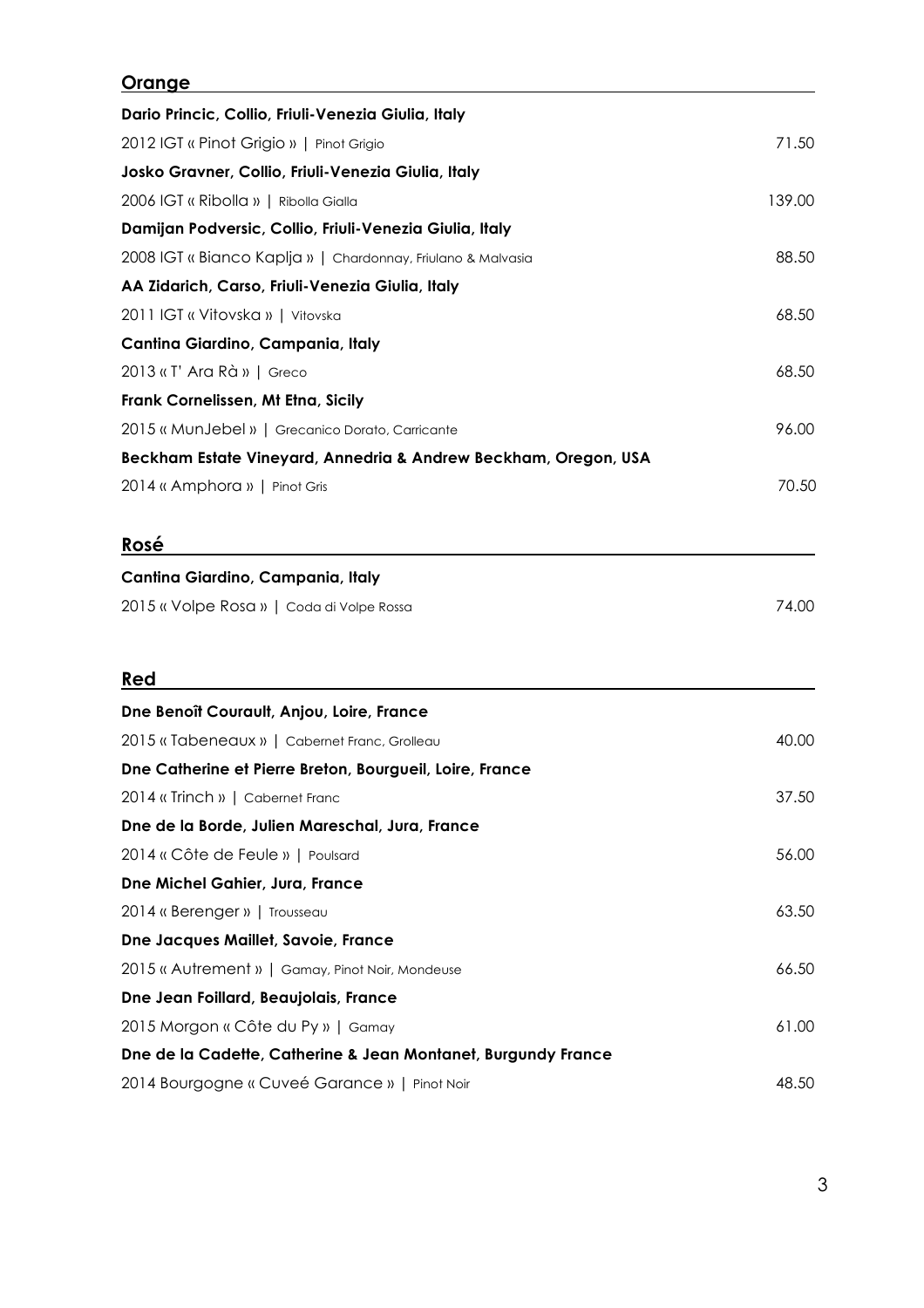| Les Trois Barbus, Coulet, Bruyeres & Villeneuve, Rhône, France              |        |
|-----------------------------------------------------------------------------|--------|
| 2014 VDF « 3 Barbus »   Syrah, Mourvèdre                                    | 92.50  |
| Dne du Coulet, Matthieu Barret, Northern Rhône, France                      |        |
| 2011 Cornas « Gore »   Syrah                                                | 268.00 |
| Dne Gramenon, Michele Aubrey-Laurent, Southern Rhône, France                |        |
| 2015 Côtes-du-Rhône « La Memé Ceps Centenaire »   Grenache                  | 82.50  |
| Dne des Foulards Rouges, Jean-François Nicq, Languedoc-Roussillon, France   |        |
| 2015 « Frida »   Carignan, Grenache                                         | 55.00  |
| Dne des Tre Cantous, Myriam & Bernard Plageoles, Gaillac, France            |        |
| 2014 « Braucol »   Braucol                                                  | 30.00  |
| Cavallotto, Piedmont, Italy                                                 |        |
| 2008 Barolo Riserva Bricco Boschis « Vigna San Giuseppe »   Nebbiolo        | 173.00 |
| Valli Unite, Piedmont, Italy                                                |        |
| 2014 « Custieu »   Barbera                                                  | 30.50  |
| La Stoppa, Elena Pantaleoni, Emilia-Romagna, Italy                          |        |
| 2009 « Macchiona »   Barbera, Bornada                                       | 51.50  |
| Montevertine, Martino Manetti, Chianti Classico, Tuscany, Italy             |        |
| 2014 « Pian del Ciampolo »   Sangiovese                                     | 68.50  |
| Il Paradiso di Manfredi, Tuscany, Italy                                     |        |
| 2008 « Brunello di Montalcino »   Sangiovese                                | 136.50 |
| AA COS, Giusto Occhipinti, Sicily, Italy                                    |        |
| 2014 « Cerasuolo di Vittoria »   Nero d'Avola, Frappato                     | 48.50  |
| Vino di Anna, Anna Martens, Mt Etna, Sicily, Italy                          |        |
| 2014 « Rosso »   Nerello Mascalese                                          | 71.50  |
| Bodega Partida Creus, Massimo Marchiori & Antonela Gerosa, Tarragona, Spain |        |
| 2014 « GR »   Garrut Tinto                                                  | 57.00  |
| Sao del Coster, Priorat, Spain                                              |        |
| 2015 « Pim Pam Poom »   Garnacha                                            | 36.50  |
| Testalonga, Craig Hawkins, Swartland, South Africa                          |        |
| 2015 « King of Grapes »   Grenache                                          | 86.50  |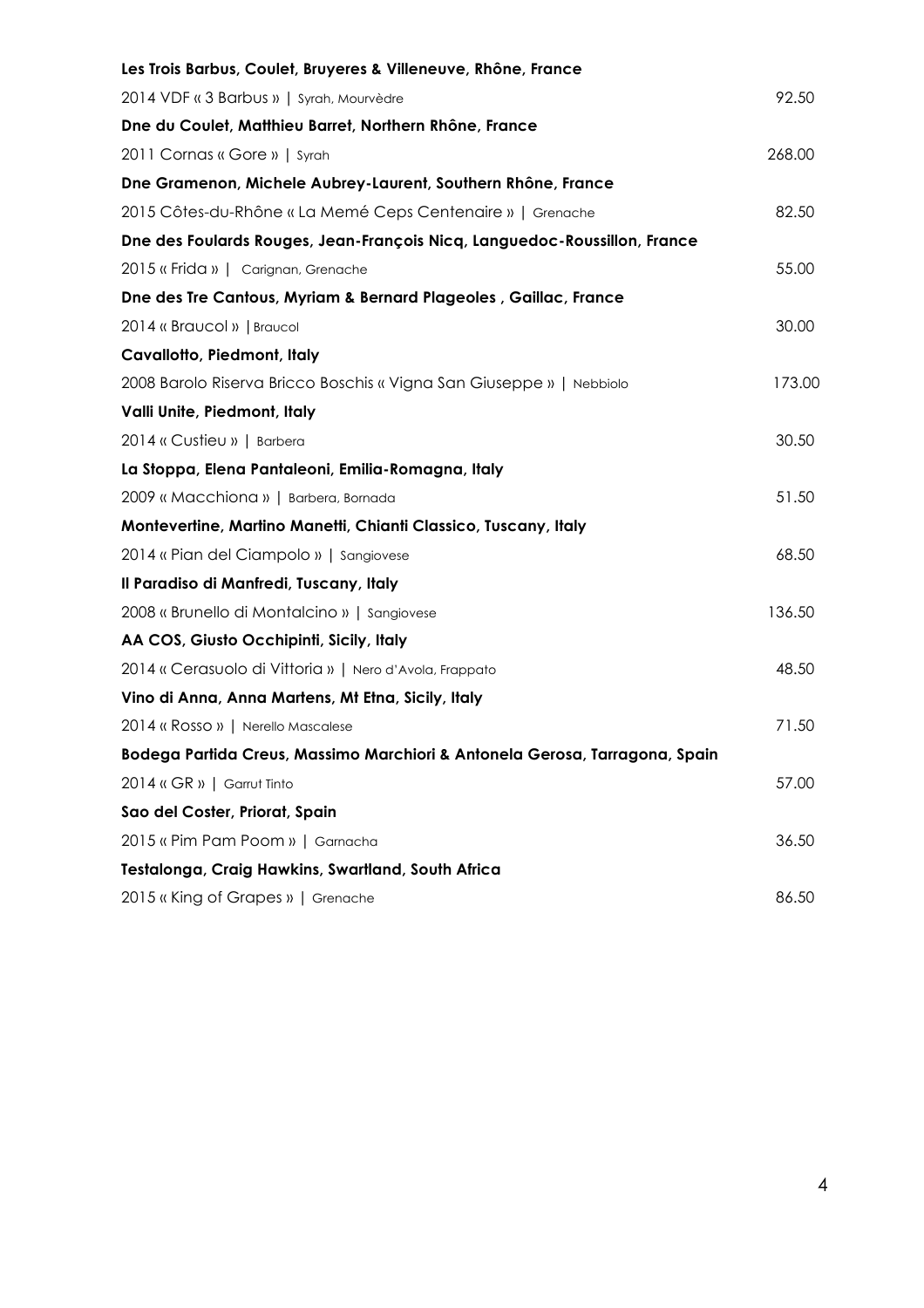## /FIZZ/

#### **CHAMPAGNE**

| <b>Demarne-Frison, Ville Sur Arce</b>                                              |       |
|------------------------------------------------------------------------------------|-------|
| NV Blanc de Blancs « Lalore »   Chardonnay                                         | 50.50 |
| Pierre Gerbais, Côte des Bars                                                      |       |
| NV Réserve « Non Dosée »   Pinot Noir, Chardonnay, Pinot Blanc                     | 32.00 |
| Marie-Courtin, Dominique Moreau, Côte des Bars                                     |       |
| 2013 « Résonance »   Pinot Noir                                                    | 45.00 |
| 2012 « Concordance »   Pinot Noir                                                  | 75.00 |
| La Closerie, Jerome Prevost, Reims                                                 |       |
| NV Extra-Brut « Les Beguines »   Pinot Meunier, Pinot Noir, Pinot Gris, Chardonnay | 70.50 |
| Laherte Frères, Vallée de la Marne                                                 |       |
| (2010) NV Extra Brut « Les Empreintes »   Pinot Noir, Chardonnay                   | 64.00 |
| Vouette et Sorbée, Bertrand Gautherot, Aube                                        |       |
| NV Extra Brut « Fidèle »   Pinot Noir                                              | 60.00 |
| <b>CHAMPAGNE ROSÉ</b>                                                              |       |
| Benoît Lahaye, Montagne de Reims                                                   |       |
| (2011) NV Extra Brut « Rosé de Maceration »   Pinot Noir, Pinot Meunier            | 51.50 |
| <b>MÉTHODE TRADITIONNELLE</b>                                                      |       |
| Dne Catherine et Pierre Breton, Bourgueil, Loire, France                           |       |
| NV Vouvray « La Dilettante »   Chenin Blanc                                        | 20.50 |
| 1701 Franciacorta, Lombardy, Italy                                                 |       |
| NV DOCG « Saten »   Chardonnay                                                     | 30.50 |
| I Vigneri, Salvo Foti, Mt. Etna, Sicily, Italy                                     |       |
| 2014 « Vinudilice »   Minnella Bianca, Grecanico, Minnella Rossa, Alicante,        | 41.00 |
| Loxarel, Penedes, Spain                                                            |       |
| 2002 Gran Reserva « 109 »   Xarel.lo                                               | 69.00 |
| Recaredo, Mata Casanovas, Alt Penedes, Spain                                       |       |
| 2010 Brut Nature Gran Reserva « Terrers »   Xarel.lo, Macabeu, Parellada           | 27.50 |
| Ancre Hill, Monmouthshire, Wales                                                   |       |
| 2009 « Blanc de Blanc »   Chardonnay                                               | 37.50 |
| 2010 « Blanc de Noirs »   Pinot Noir                                               | 37.50 |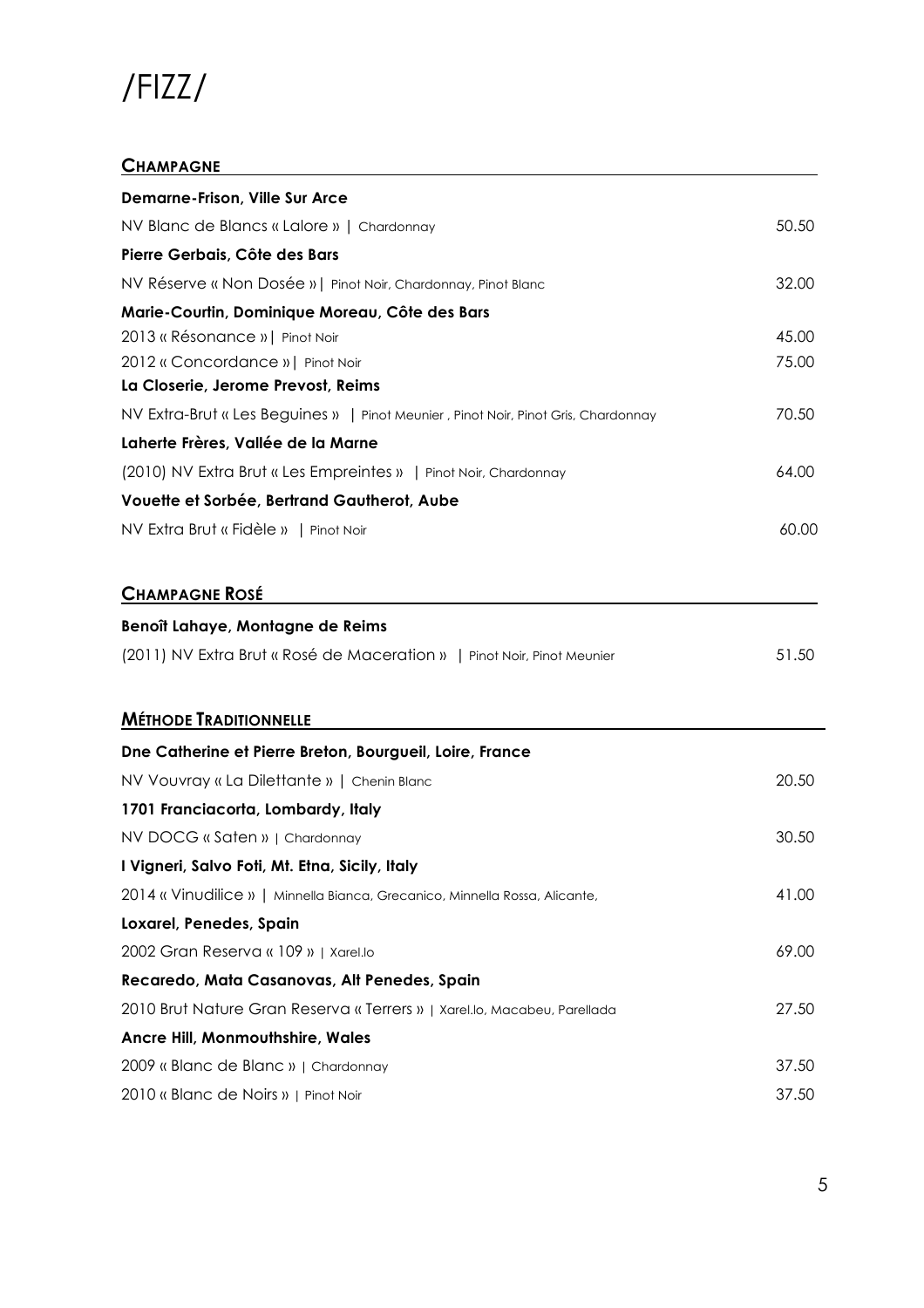#### **PÉTILLANT NATUREL WHITE**

| La Grapperie, Renaud Guettier, Coteaux du Loir, Loire, France      |       |
|--------------------------------------------------------------------|-------|
| 2013 « La Bueilloise »   Chenin Blanc, Pineau d'Aunis              | 25.50 |
| Dne des Tres Cantous, Myriam & Bernard Plageoles, Gaillac, France  |       |
| 2015 « Mauzac Nature »   Mauzac                                    | 20.50 |
| Château Tour des Gendres, Luc de Conti, Bergerac, France           |       |
| 2015 VDF « Pet Nat »   Sauvignon Blanc                             | 15.00 |
| Casa Belfi, Albino Amarni, Veneto, Italy                           |       |
| 2016 « Prosecco Col Fondo »   Glera                                | 15.50 |
| La Biancara, Angiolino Maule, Veneto, Italy                        |       |
| 2016 « Garg'n'go »   Garganega                                     | 17.50 |
| Vittorio Graziano, Emilia-Romagna, Italy                           |       |
| 2015 « Ripa di Sopravento »   Trebbiano and others                 | 24.00 |
| Barranco Oscuro, Manuel & Lorenzo Valenzuela, Sierra Nevada, Spain |       |
| 2015 « La Traviesa Burbujas »   Vigiriega                          | 16.50 |
| Jauma, James Erskine, Adelaide Hills, Australia                    |       |
| 2016 « Pet Nat »   Chenin Blanc                                    | 26.50 |
| La Garagista, Deirdre Heekin & Caleb Barker, Vermont, USA          |       |
| 2014 « Grace and Favour »   La Crescent                            | 35.50 |
|                                                                    |       |
| PÉTILLANT NATUREL ROSÉ                                             |       |
| Dne Agnès & René Mosse, Anjou, Loire, France                       |       |
| NV « Moussamoussettes »   Grolleau                                 | 23.50 |
| Dne Le Batossay, Baptiste Cousin, Anjou, Loire, France             |       |
| 2015 « Puppet Nat »   Grolleau Gris                                | 29.00 |
| Dne Jean Maupertuis, Côtes-d'Auvergne, France                      |       |
| 2016 VDT « Pink Bulles »   Gamay                                   | 17.50 |

**Dne Le Roc, Famille Ribes, Fronton, France** 2015 VDT « Le Roc' Ambulle » | Negrette 15.00

#### **PÉTILLANT NATUREL RED**

| La Stoppa, Elena Pantaleoni, Emilia-Romagna, Italy |       |
|----------------------------------------------------|-------|
| 2014 IGT « Trebbiolo »   Barbera, Bonarda          | 15.00 |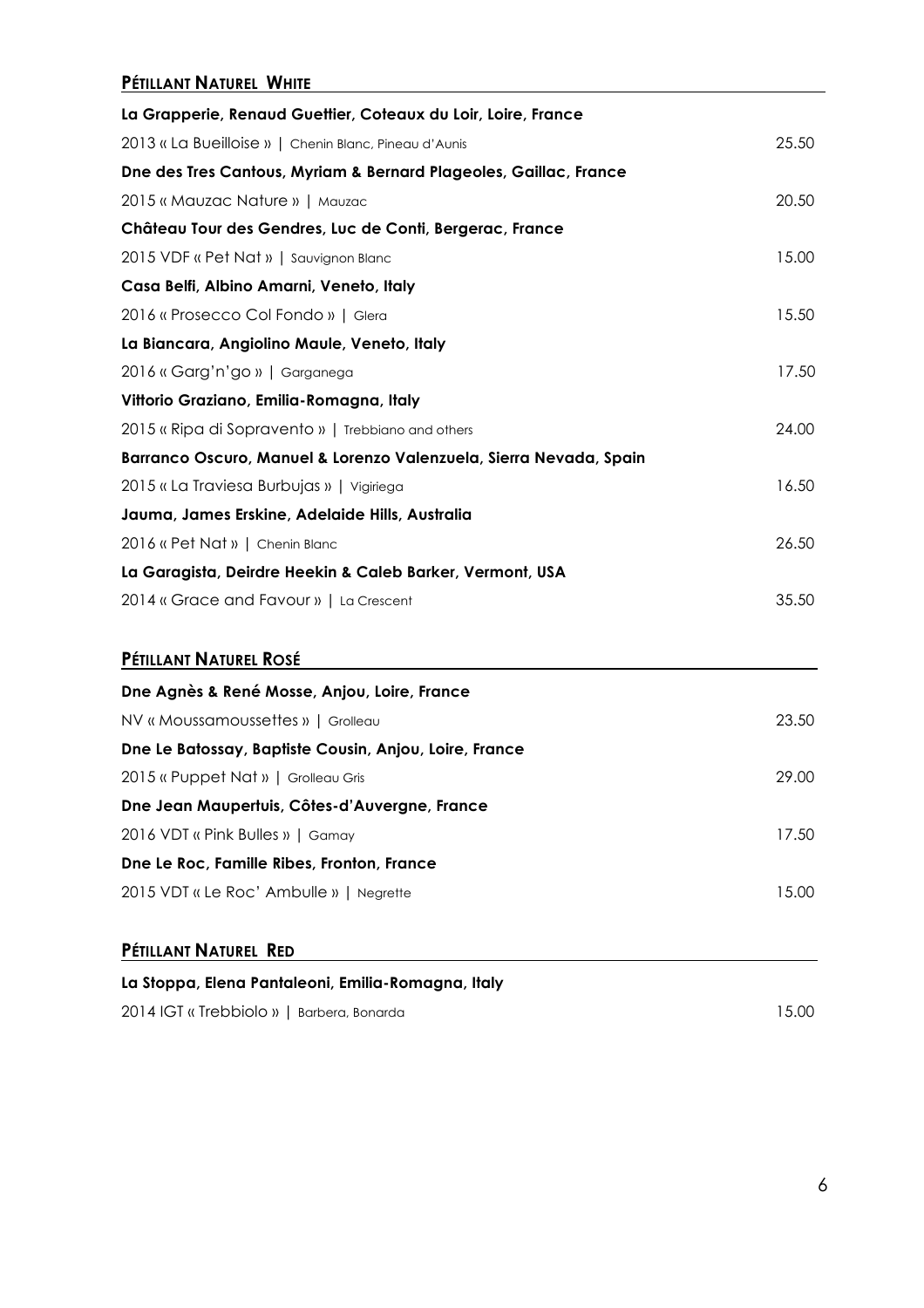# /LOIRE & AUVERGNE/

#### **Dne Luneau Papin, Muscadet**

| 2016 « Folle Blanche »   Folle Blanche                                 | 11.50  |
|------------------------------------------------------------------------|--------|
| 2009 « L d'Or »   Melon de Bourgogne                                   | 27.50  |
| Dne de la Pépièr, Marc Ollivier & Remi Branger, Muscadet               |        |
| 2015 « Sur Lie »   Melon de Bourgogne                                  | 13.25  |
| Dne de l'Ecu, Fred Niger, Muscadet                                     |        |
| 2013 « Carpe Diem »   Melon de Bourgogne                               | 50.00  |
| Dne de la Sénéchalière, Marc Pesnot, Muscadet                          |        |
| 2015 VDF « Miss Terre »   Melon de Bourgogne                           | 19.50  |
| Dne Jo Landron, Muscadet                                               |        |
| 2013 Muscadet Sevre-et-Maine « Le Fief du Breil »   Melon de Bourgogne | 21.50  |
| Richard Leroy, Anjou                                                   |        |
| 2014 VDF « Les Noëls de Montbenault »   Chenin Blanc                   | 45.50  |
| Dne Jean-Christophe Garnier, Anjou                                     |        |
| 2015 « La Roche Bézigon »   Chenin Blanc                               | 23.00  |
| 2006 « Les Dreuillées »   Chenin Blanc                                 | 23.00  |
| Sylvie Augereau, Anjou                                                 |        |
| 2015 « Peaux »   Chenin Blanc                                          | 44.50  |
| Dne Agnès & René Mosse, Anjou                                          |        |
| 2014 « Anjou »   Chenin Blanc                                          | 21.50  |
| 2014 Savennières « Arena »   Chenin Blanc                              | 35.00  |
| Dne Nicolas Reau, Anjou                                                |        |
| 2015 « Clos des Treilles »   Chenin Blanc                              | 19.50  |
| Dne des Roches Neuves, Thierry Germain, Saumur-Champigny               |        |
| 2015 « Clos Romans »   Chenin Blanc                                    | 58.50  |
| NV « Solera »   Chenin Blanc                                           | 165.00 |
| Les Jardins Esmeraldins, Xavier Caillard, Saumur-Champigny             |        |
| 2004 VDF « Genèse »   Chenin Blanc                                     | 83.50  |
| Dne Catherine et Pierre Breton, Bourgueil                              |        |
| 2015 Vouvray « La Dilettante »   Chenin Blanc                          | 17.50  |
| L'Ange Vin, Jean-Pierre Robinot, Jasnieres                             |        |
| 2013 VDF « L'Iris »   Chenin Blanc                                     | 50.00  |
| Dne Frantz Saumon, Montlouis                                           |        |
| $2015$ « Mineral + »   Chenin Blanc                                    | 23.50  |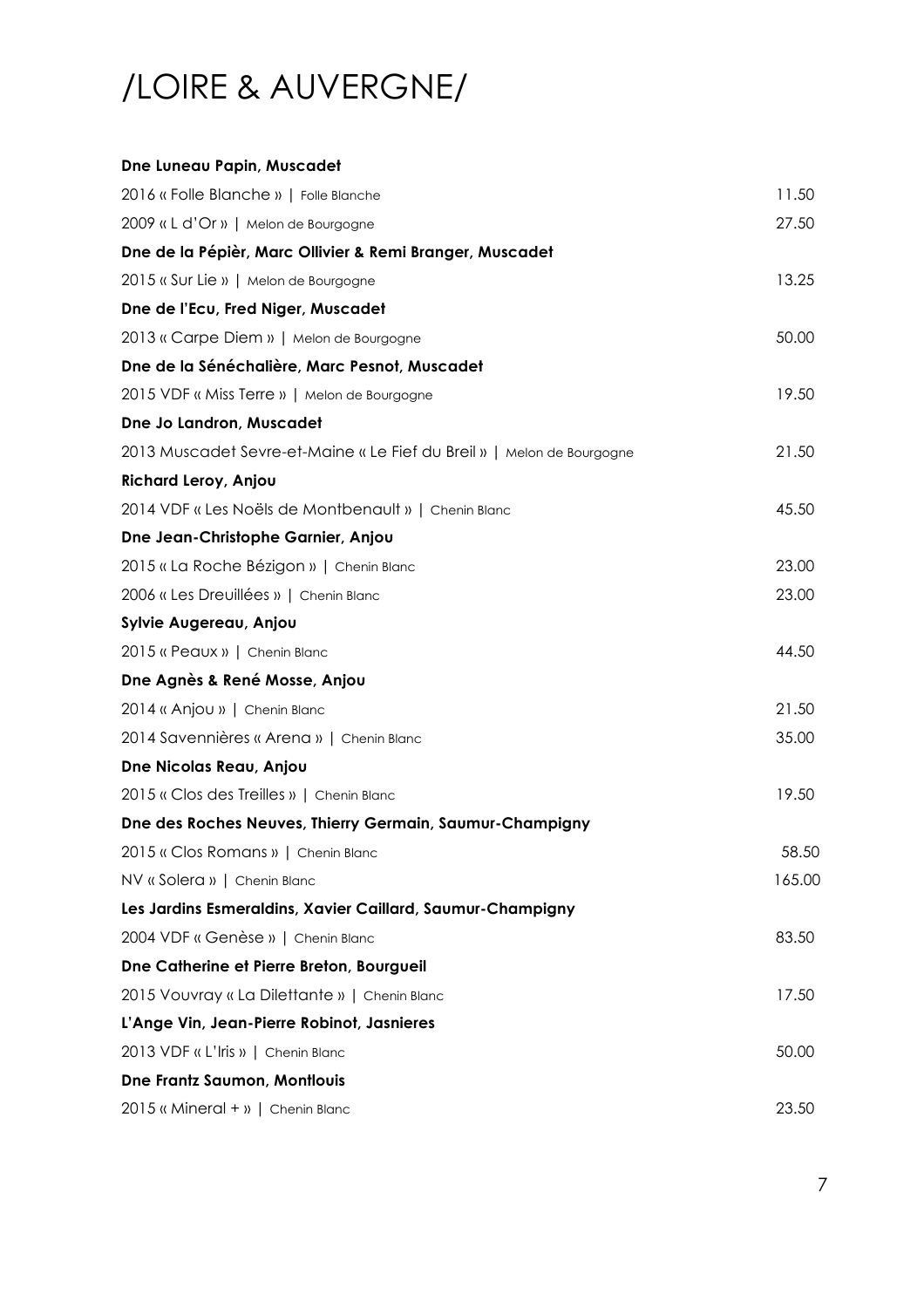| Dne Les Cailloux du Paradis, Claude & Etienne Courtois, Touraine  |       |
|-------------------------------------------------------------------|-------|
| 2013 « Racines »   Menu Pineau, Romarantin, Chardonnay, Sauvignon | 30.00 |
| Dne de la Garreliere, Francois Plouzeau, Touraine                 |       |
| 2016 « Le Blanc Mariée »   Sauvignon                              | 15.50 |

/ALSACE/

| Dne Patrick Meyer, Nothalten                |       |
|---------------------------------------------|-------|
| 2015 « Nature »   Sylvaner, Pinot Blanc     | 18.50 |
| Dne Josmeyer, Wintzenheim                   |       |
| 2014 Grand Cru « H »   Pinot Auxerrois      | 39.00 |
| Dne Gérard Schueller, Husseren-Les-Châteaux |       |
| 2014 « Réserve »   Pinot Gris               | 26.00 |
| 2011 « Bildstoecklé »   Riesling            | 27.00 |
| Dne Rietsch, Mittelbergheim                 |       |
| 2014 « Stein »   Riesling                   | 31.00 |
| Dne Pierre Frick, Pfaffenheim               |       |
| 2014 « San Soufre »   Pinot Gris            | 22.50 |
| 2013 Grand Cru « Vorbourg »   Riesling      | 27.00 |
| 2002 Avec Soufre « Rot Murlé »   Riesling   | 22.50 |
|                                             |       |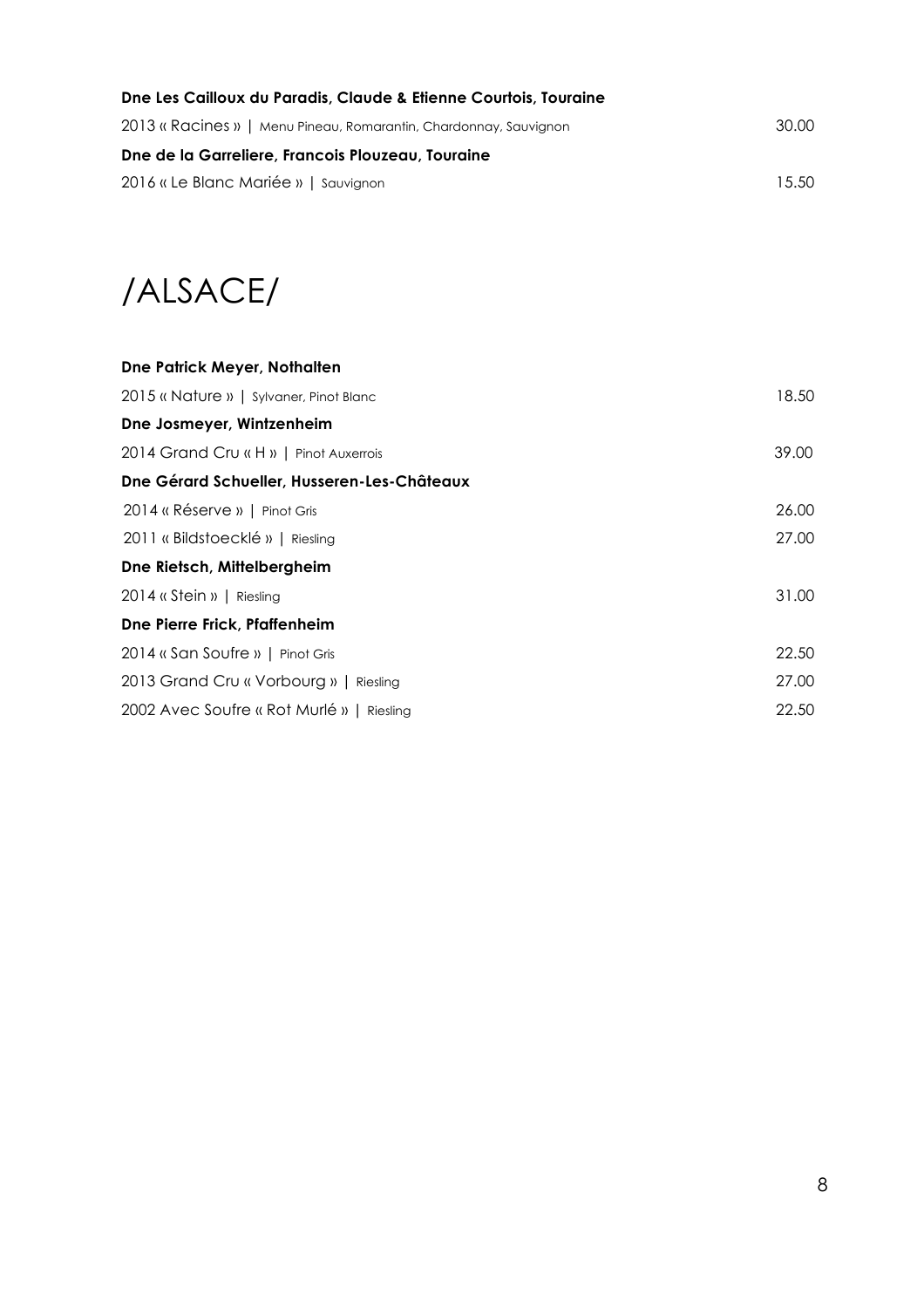# /JURA & SAVOIE/

| Dne des Cavarodes, Etienne Thiebaud, Arbois |       |
|---------------------------------------------|-------|
| 2015 « Lumachelles »   Chardonnay           | 19.50 |
| 2009 « Vin Jaune »   Savagnin               | 60.00 |
| Dne Jacques Puffney, Arbois                 |       |
| 2008 « Vin Jaune »   Savagnin               | 65.50 |
| Dne Jean-François Ganevat, Côtes-du-Jura    |       |
| 2012 « Dolium »   Chardonnay                | 35.50 |
| Marie-Pierre Chevassu, Côtes-du-Jura        |       |
| 2014 « Sous Voile »   Chardonnay            | 17.00 |
| 2008 « Château-Chalon »   Savagnin          | 43.00 |
| Didier Grappe, Côtes-du-Jura                |       |
| 2015 « Ouillé »   Savagnin                  | 27.50 |
| Les Granges Paquenesses, Côtes-du-Jura      |       |
| 2014 « La Mamette »   Chardonnay            | 23.00 |
| Dne Giachino, Ayse, Savoie                  |       |
| 2015 « Monfarina »   Jacquère               | 18.00 |
| 2014 « Altesse »   Altesse                  | 22.50 |
| Dne Belluard, Chignin, Savoie               |       |
| 2015 « Les Alpes »   Gringet                | 33.50 |
| Dne Genoux, Savoie                          |       |
| 2014 « Son Altesse »   Roussette de Savoie  | 22.00 |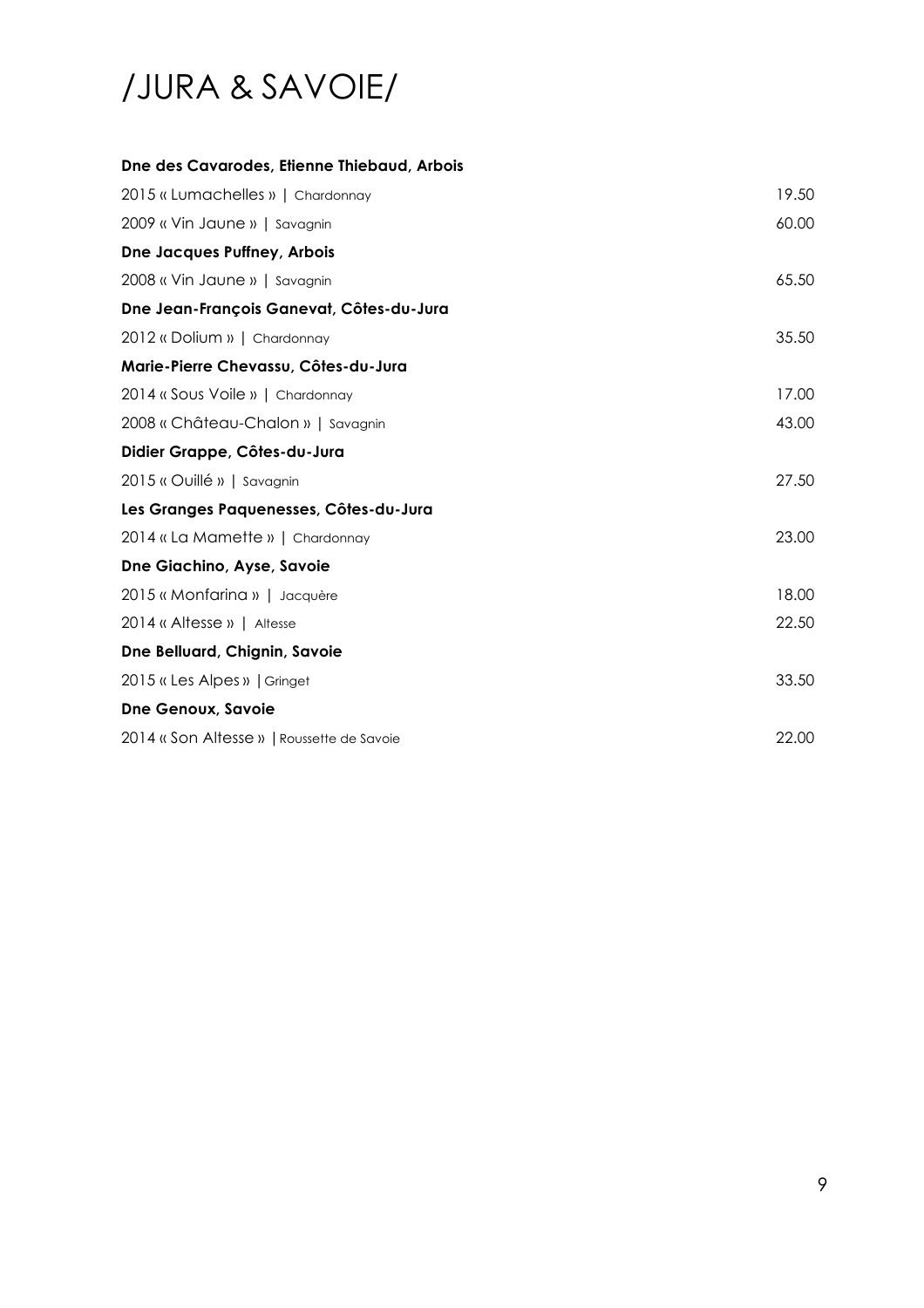# /BURGUNDY & BEAUJOLAIS/

| Dne du Corps de Garde, Ghislaine & Jean-Hugues Goisot, Côtes d'Auxerre |        |
|------------------------------------------------------------------------|--------|
| 2015 Bourgogne « Aligoté »   Aligoté                                   | 16.50  |
| Dne Alice & Olivier de Moor, Chablis                                   |        |
| 2015 Chablis « Vendangeur Masqué »   Chardonnay                        | 28.00  |
| <b>Frederic Cossard, Saint-Romain</b>                                  |        |
| 2015 Puligny-Montrachet 1er Cru « Les Folatières »   Chardonnay        | 102.00 |
| Dne Henri & Gilles Buisson, Beaune                                     |        |
| 2012 Saint Romain « Absolu »   Chardonnay                              | 58.00  |
| Dne Catherine et Dominique, Saint-Aubin                                |        |
| 2014 Saint-Aubin « En Vesvau »   Chardonnay                            | 47.50  |
| Sextant, Julien Altaber, Saint-Aubin                                   |        |
| 2015 Bourgogne « La Fleur au Verre »   Chardonnay                      | 27.50  |
| Dne Gilles et Catherine Vergé, Mâcon                                   |        |
| 2010 « Vieilles Vignes »   Chardonnay                                  | 35.50  |
| Dne Céline et Laurent Tripoz, Mâcon                                    |        |
| 2016 Mâcon Loché « Cuvée du Clocher »   Chardonnay                     | 21.00  |
| 2014 Pouilly Loché « 1ère Cru Réserve »   Chardonnay                   | 27.00  |
| Dne Phillipe & Gerard Valette, Mâcon                                   |        |
| 2011 « Pouilly Fuissé »   Chardonnay                                   | 35.00  |
| Dne de Botheland, Beaujolais                                           |        |

2015 Beaujolais Villages « Le Blanc » | Chardonnay 21.50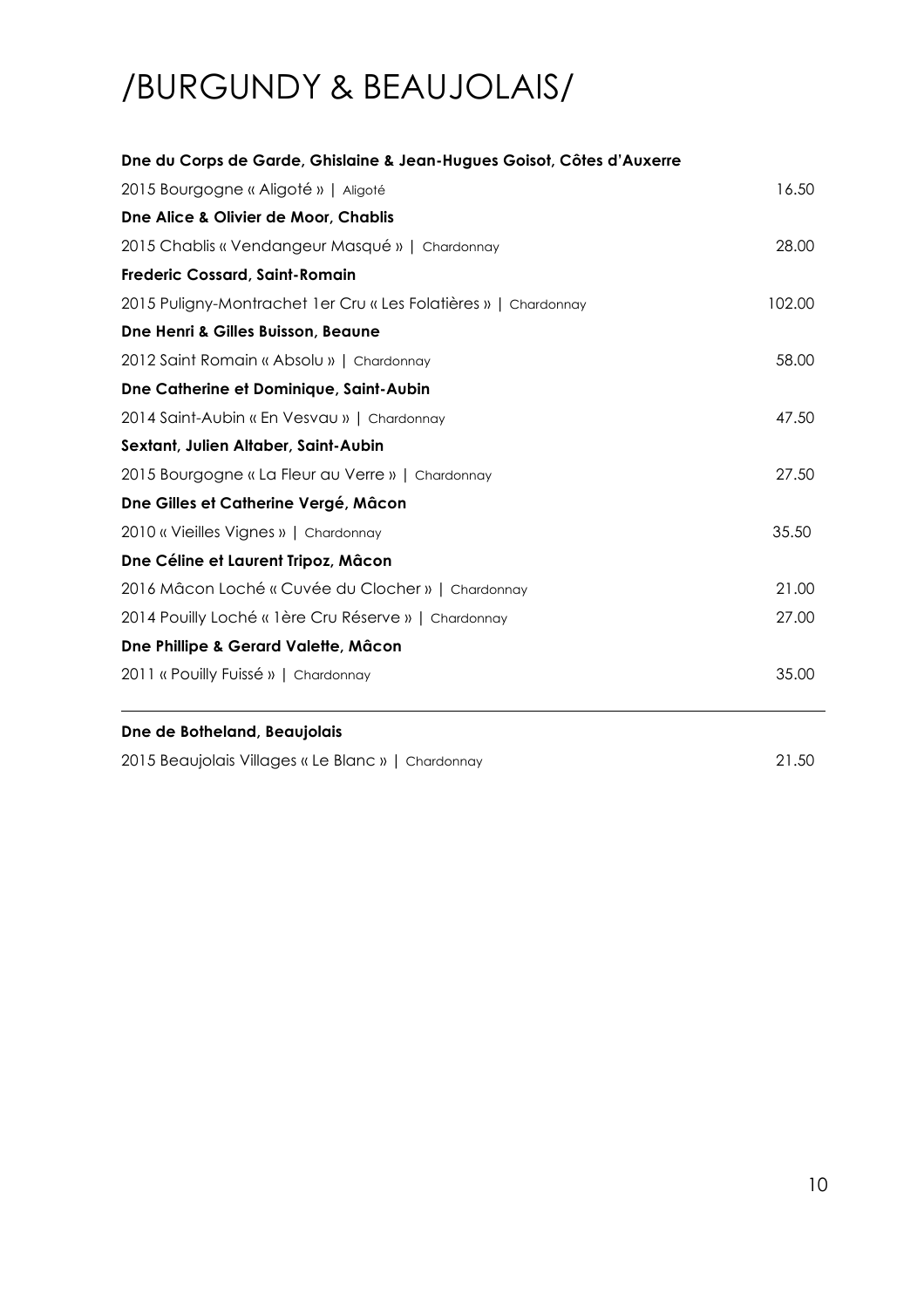# /RHÔNE/

| Les Champs Libres, Dard et Souhaut, Ardèche           |       |
|-------------------------------------------------------|-------|
| 2012 Saint Peray « Tranquille »   Marsanne, Roussanne | 21.50 |
| Dard & Ribo, Crozes-Hermitage                         |       |
| 2014 « Saint Joseph »   Roussanne                     | 37.00 |

## /LANGUEDOC-ROUSSILLON & SOUTH WEST/

| Dne Thierry Navarre, Saint-Chinian                                                     |       |
|----------------------------------------------------------------------------------------|-------|
| 2015 « Terret »   Terret                                                               | 17.00 |
| Dne Didier Barral, Faugères                                                            |       |
| 2013 VDP de l'Herault « Blanc »   Terret Gris, Terret Blanc, Viognier, Roussanne       | 31.50 |
| Dne Le Roc des Anges, Marjorie Gallet, Côtes du Roussillon Villages                    |       |
| 2015 Côtes du Catalanes Vieille Vignes « Llum »   Grenache Gris, Macabeu               | 23.50 |
| Dne Matassa, Tom Lubbe, Côtes du Roussillon                                            |       |
| 2015 VDP des Côtes Catalanes « Marguerite »   Muscat Petit-Grains, Muscat d'Alexandria | 26.00 |
| Dne des Foulards Rouges, Jean-François Nicq, Côtes du Roussillon                       |       |
| 2016 « Le Soif du Mal »   Muscat, Macabeo, Grenache Blanc                              | 18.50 |
| Dne de Majas, Agnes & Alain Carrere, Côtes du Roussillon                               |       |
| 2015 VDP des Côtes Catalanes « Blanc »   Macabeu, Rolle, Carignan Blanc                | 14.00 |
| <b>Dne Nicolas Carmarans, Aveyron</b>                                                  |       |
| 2014 « Selves »   Chenin Blanc                                                         | 24.00 |
| Château Tour des Gendres, Luc de Conti, Bergerac                                       |       |
| 2015 « Cuvée des Conti »   Sèmillon, Sauvignon, Muscadelle                             | 14.00 |
| Clos Lapeyre, Jean-Bernard Larrieu, Jurançon                                           |       |
| 2014 « Jurançon Sec »   Gros Manseng                                                   | 14.50 |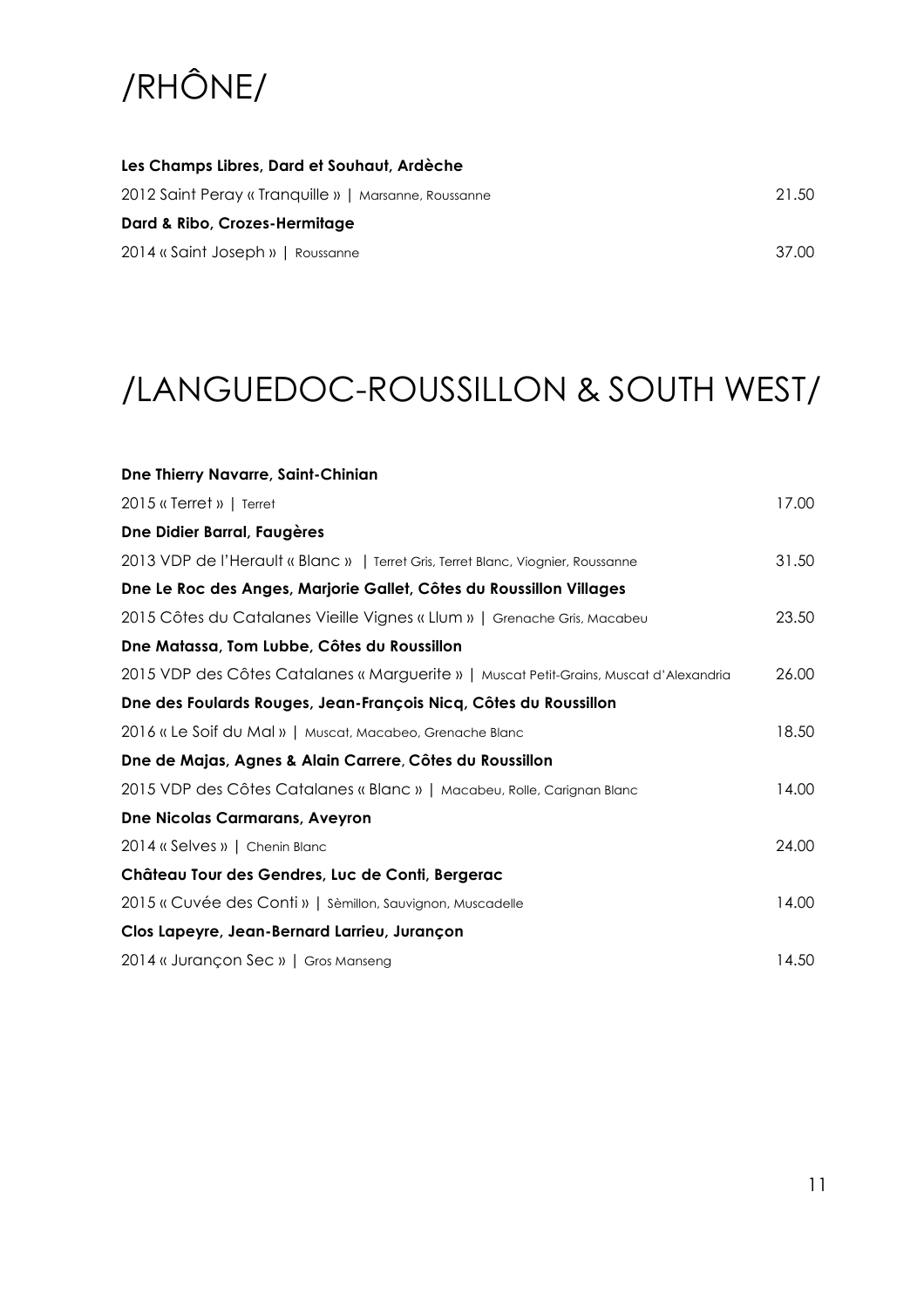## /ITALY/

### **NORTHERN ITALY**

| Cascina degli Ulivi, Stefano Bellotti, Piedmont               |       |
|---------------------------------------------------------------|-------|
| $2015$ « Ivag »   Cortese                                     | 20.00 |
| Alessandra Bera e Figli, Piedmont                             |       |
| 2015 VDT « Arcese »   Favorita, Arnese, Cortese               | 15.50 |
| Elisabetta Foradori, Trentino                                 |       |
| 2015 Vigneti Delle Dolomiti IGT « Fuoripista »   Pinot Grigio | 34.50 |
| La Biancara, Angiolino Maule, Veneto                          |       |
| 2016 « Masieri »   Garganega, Trebbiano                       | 14.00 |
| Filippo Filippi, Veneto                                       |       |
| 2015 Soave « Castelcerino »   Garganega                       | 15.00 |
| 2015 « Turbiana »   Trebbiano                                 | 22.00 |

#### **Marko Fon, Slovenia**

| 2013 « Malvazija »   Malvasia |  | 29.00 |  |
|-------------------------------|--|-------|--|
|-------------------------------|--|-------|--|

### **CENTRAL ITALY**

| Ciù Ciù, Contrada Ciafone, Marche                             |       |
|---------------------------------------------------------------|-------|
| 2016 Offida Pecorino « Le Merlettaie »   Pecorino             | 13.00 |
| AA La Distesa, Marche                                         |       |
| 2015 « Terre Silvate »   Verdicchio, Trebbiano                | 19.50 |
| Fattoria San Lorenzo, Natalino Crognaletti, Marche            |       |
| 2016 Verdicchio dei Castelli di Jesi « Di Gino »   Verdicchio | 12.50 |
| 2004 « Il San Lorenzo »   Verdicchio                          | 59.50 |
| Lammidia, Abruzzo                                             |       |
| 2015 « Bianchetto »   Trebbiano                               | 18.00 |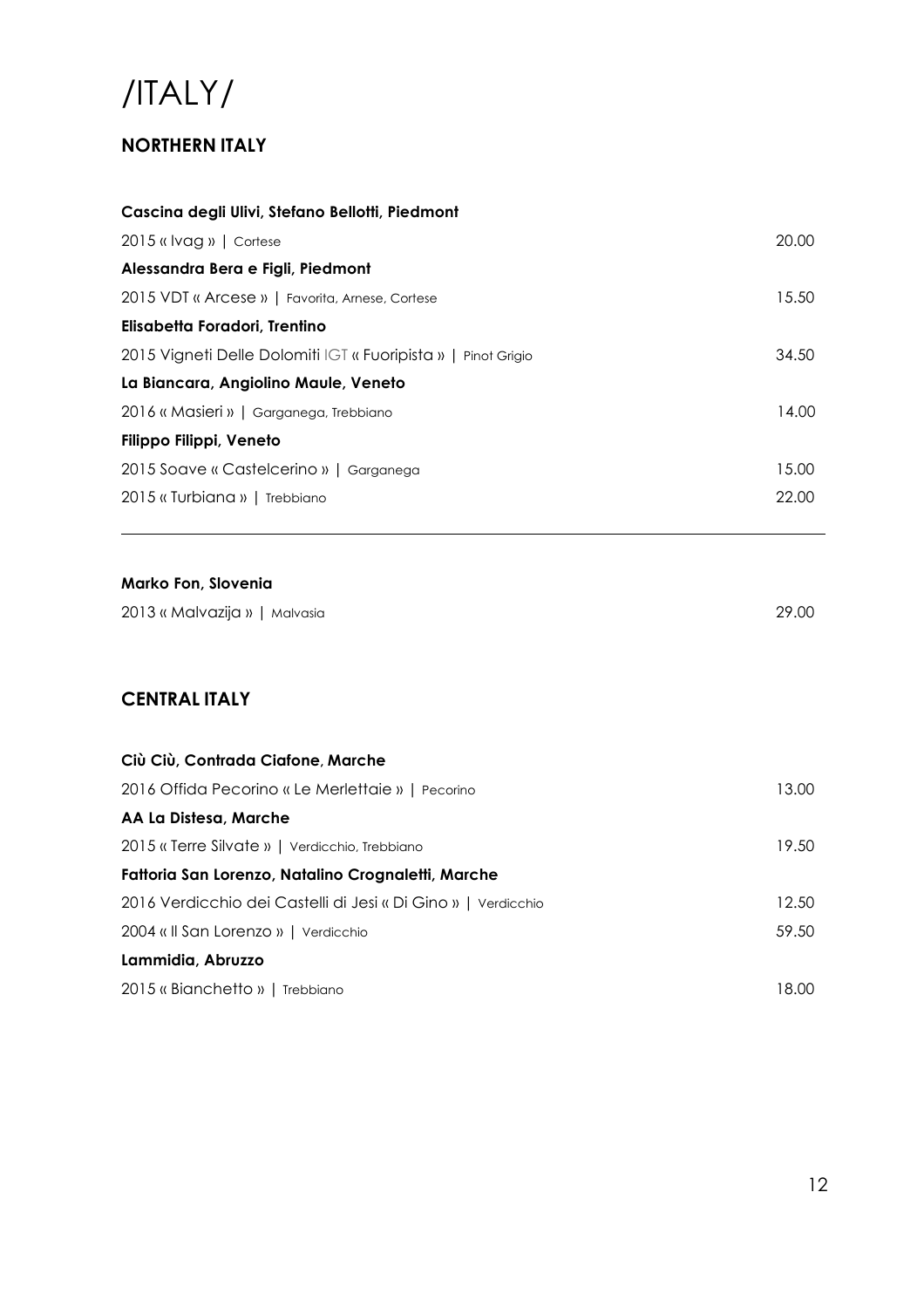### **SOUTHERN ITALY & MEDITERRANEAN ISLANDS**

| Cantina Giardino, Antonio & Daniela De Gruttola, Campania |       |
|-----------------------------------------------------------|-------|
| 2013 « Gaia »   Fiano                                     | 31.00 |
| Cristiano Guttarolo, Puglia                               |       |
| 2014 « Amphora Bianco »   Trebbiano, Verdeca              | 29.00 |
| Ciello Bianco, Sicily                                     |       |
| 2015 IGP « Ciello Bianco »   Catarratto                   | 9.50  |
| Marco de Bartoli, Sicily                                  |       |
| 2015 « Integer Zibibbo »   Zibibbo                        | 31.00 |
| 2012 « Integer Grillo »   Grillo                          | 30.00 |
| AA Lamoresca, Filippo Rizzo, Sicily                       |       |
| 2015 « Bianco »   Vermentino                              | 29.00 |
| I Vigneri, Salvo Foti, Mt. Etna, Sicily                   |       |
| 2014 « Vigna di Milo »   Carricante                       | 33.00 |
| Frank Cornelissen, Mt Etna, Sicily                        |       |
| 2015 « MunJebel »   Grecanico Dorato, Carricante          | 46.50 |



| Ktima Ligas, Pella, Greece                               |       |
|----------------------------------------------------------|-------|
| 2014 « Roditis »   Roditis                               | 19.50 |
| 2014 « Cuvée Experimental 'LAMDA' »   Roditis, Assyrtiko | 21.50 |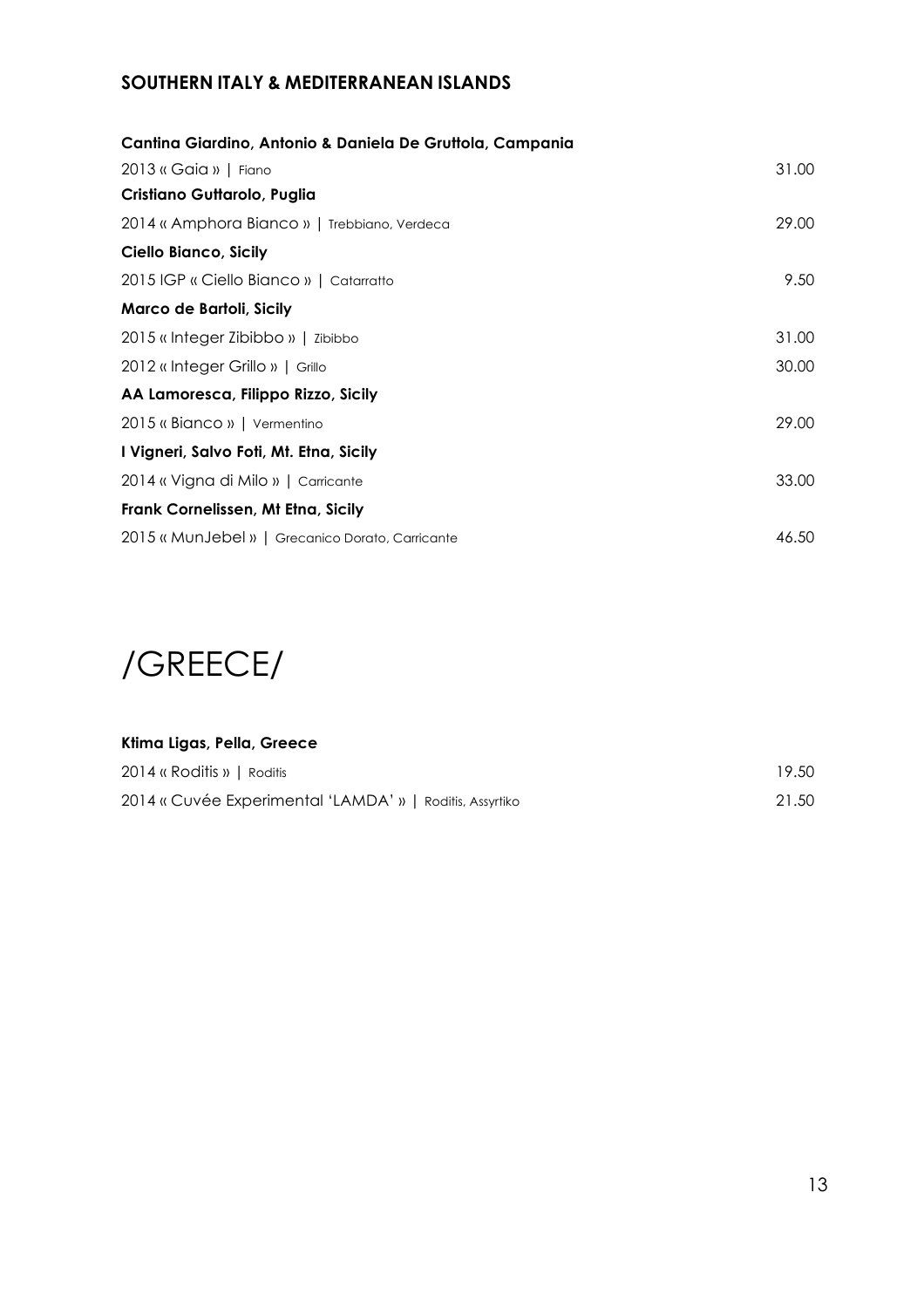

#### **Cellar Credo, Penèdes**

| 2014 « Cap Ficat »   Xarel.lo                                        | 18.00 |
|----------------------------------------------------------------------|-------|
| 2014 « Aloers »   Xarel.lo                                           | 18.00 |
| Bodega Partida Creus, Antonela Gerosa & Massimo Marchiori, Tarragona |       |
| 2014 « VY »   Vinyater                                               | 22.50 |
| Mendall, Laureano Serres, Catalunya                                  |       |
| 2010 « Finca Abeurador »   Macabeu                                   | 25.50 |
| <b>Barranco Oscuro, Sierra Nevada</b>                                |       |
| 2013 « V di Valanzuela »   Vigiriega                                 | 23.00 |
| Vale da Capucha, Pedro Marques, Lisboa, Portugal                     |       |
| 2013 « Alvarinho »   Alvarinho                                       | 17.50 |

## /AUSTRIA/

| Ma Arndorfer, Anna & Martin Arndorfer, Kamptal                         |       |
|------------------------------------------------------------------------|-------|
| 2016 « Handcrafted »   Grüner Veltliner                                | 14.00 |
| Weingut Sepp Muster, Styria                                            |       |
| 2015 « Opok »   Sauvignon Blanc, Morillon, Welschriesling, Muskateller | 26.00 |
| Gut Oggau, Burgenland                                                  |       |
| 2015 « Theodora »   Grüner Veltliner, Welschriesling                   | 24.50 |
|                                                                        |       |

## /GEORGIA/

| lago Bitarishvili, Kartli, Georgia |       |
|------------------------------------|-------|
| 2015 « Qvervri »   Chinuri         | 19.50 |
| Mandili, Marina Kurtanidze, Kartli |       |
| 2015 « Mtzvane »   Mtzvane         | 19.50 |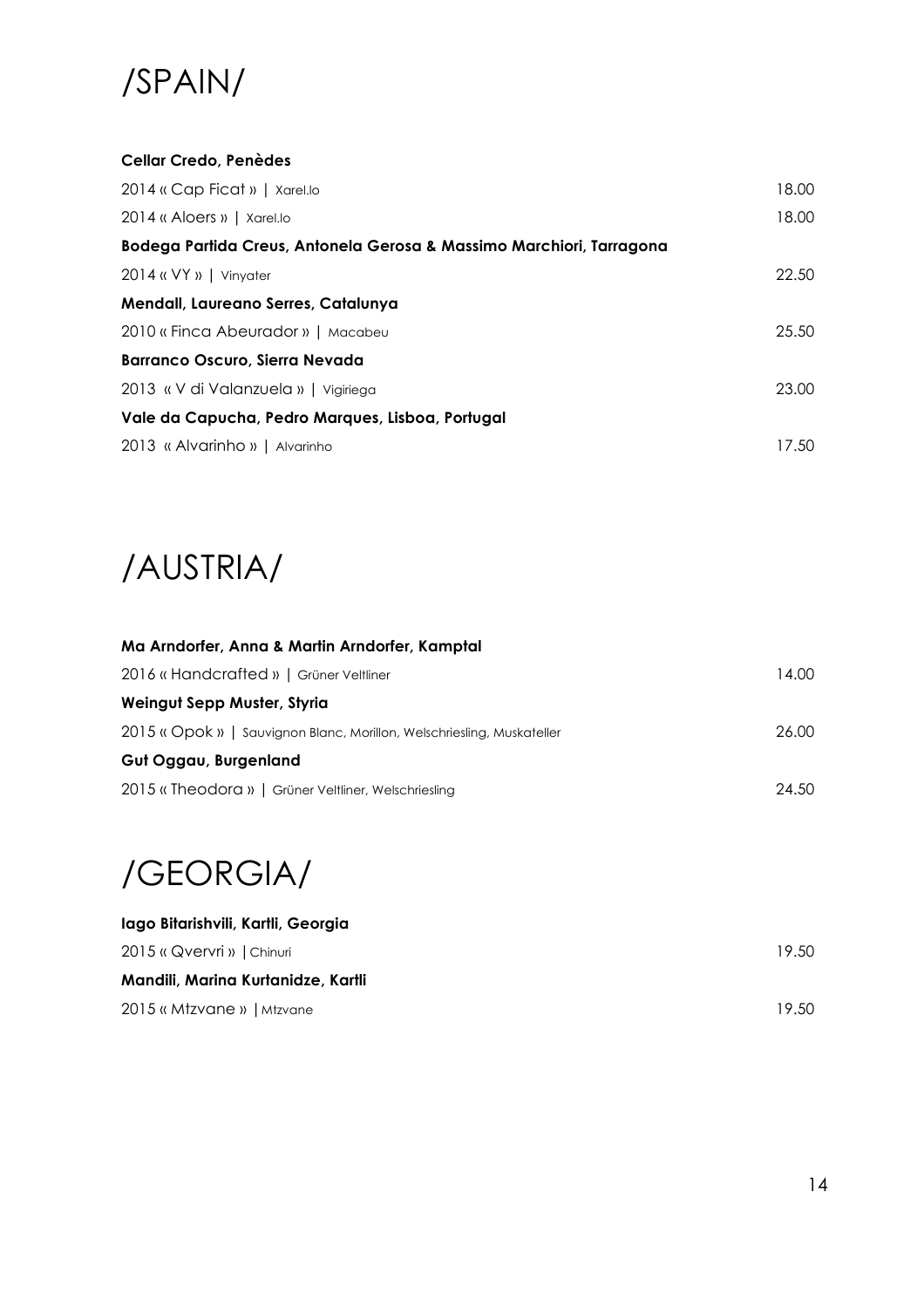# /NEW WORLD/

| Si Vintners, Sarah Morris & Iwo Jakimowicz, Margaret River, Australia |       |
|-----------------------------------------------------------------------|-------|
| 2015 « Si White »   Semillon, Chardonnay                              | 20.50 |
| Sam Vinciullo, Margaret River, Australia                              |       |
| 2016 « Warner Glen »   Sauvignon                                      | 24.50 |
| Don Wines, Alex Craighead, Martinborough, New Zealand                 |       |
| 2015 « Kindeli »   Sauvignon, Pinot Gris, Chardonnay, Riesling        | 19.50 |
| De Martino, Maipo, Chile                                              |       |
| 2015 « Viejas Tinajas »   Muscat                                      | 17.00 |
| Bow & Arrow, Scott & Dana Frank, Portland, USA                        |       |
| 2015 « Melon »   Melon de Bourgogne                                   | 24.00 |
| Golden Cluster, Jeff Vejr, North Willamette, USA                      |       |
| 2013 « Coury Old Vine »   Sémillon                                    | 31.50 |
| Clos Saron, Gideon Beinstock, Sierra Foothils, USA                    |       |
| 2014 « Carte Blanche »   Albarinio, Verdelho                          | 33.00 |
| Ambyth Estate, Phillip & Marty Morwood Hart, Paso Robles, USA         |       |
| 2013 « Grenache Blanc »   Grenache Blanc                              | 40.00 |
| 2013 « Priscus »   Grenache, Marsanne, Viognier, Roussanne            | 40.00 |
| Lo-Fi, Mike Roth & Craig Winchester, Los Alamos, USA                  |       |
| 2014 « Chenin Blanc »   Chenin Blanc                                  | 27.00 |
| Ruth Lewandowski Wines, Evan Lewandowski, Utah, USA                   |       |
| 2014 « Chilion White »   Cortese                                      | 30.50 |
| 2014 « Naomi »   Grenache Gris                                        | 30.00 |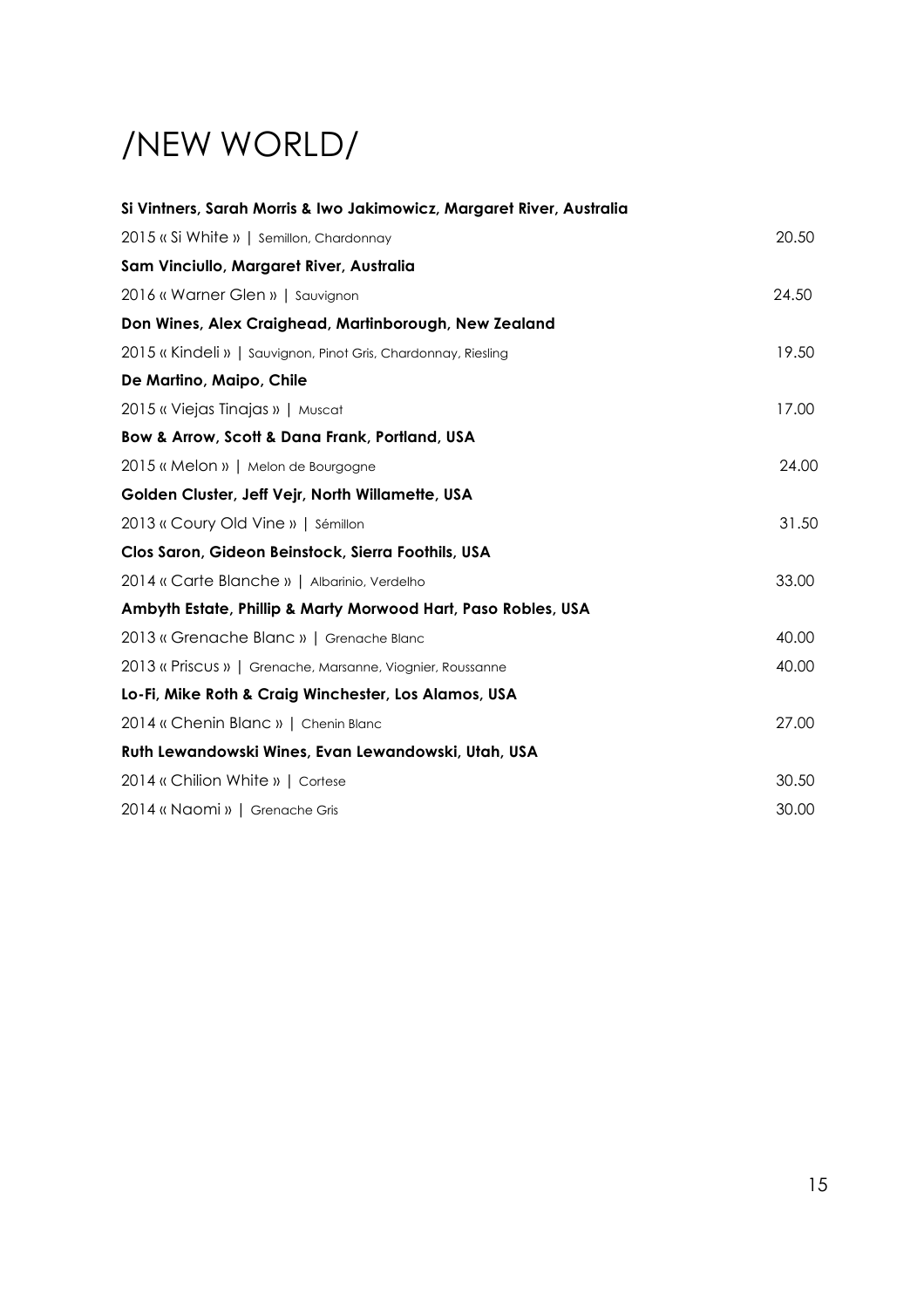# /SKIN MACERATED WHITES/

| Radikon, Collio, Friuli-Venezia Giulia, Italy                             |             |
|---------------------------------------------------------------------------|-------------|
| 2015 IGT « Pinot Grigio »   Pinot Grigio                                  | 36.00       |
| 2009 IGT « Oslavje »   Chardonnay, Pinot Grigio, Sauvignon Blanc          | 500ml 30.50 |
| Dario Princic, Collio, Friuli-Venezia Giulia, Italy                       |             |
| 2013 IGT « Pinot Grigio »   Pinot Grigio                                  | 36.00       |
| 2012 IGT « Jakot »   Friulano                                             | 36.00       |
| Josko Gravner, Collio, Friuli-Venezia Giulia, Italy                       |             |
| 2008 IGT « Breg »   Sauvignon, Pinot Grigio, Chardonnay, Riesling Italico | 67.50       |
| 2007 IGT « Ribolla »   Ribolla Gialla                                     | 67.50       |
| AA Zidarich, Carso, Friuli-Venezia Giulia i, Italy                        |             |
| 2013 IGT « Vitovska »   Vitovska                                          | 32.50       |
| Paolo Vodopivec, Carso, Friuli-Venezia Giulia, Italy                      |             |
| 2012 IGT « Origine »   Vitovska                                           | 44.50       |
| 2011 IGT « Vitovska »   Vitovska                                          | 45.50       |
| Matej Skerlj, Carso, Friuli-Venezia Giulia, Italy                         |             |
| 2013 « Malvasia »   Malvasia                                              | 34.50       |
| AA Denavolo, Giulio Armani, Emilia-Romagna, Italy                         |             |
| 2015 « Dinavolino »   Malvasia di Candia, Ortrugo, Marsanna               | 19.00       |
| La Stoppa, Elena Pantaleoni, Emilia-Romagna, Italy                        |             |
| 2010 « Ageno »   Malvasia                                                 | 28.50       |
| Cantina Giardino, Campania, Italy                                         |             |
| 2015 « T' Ara Rà »   Greco                                                | 30.00       |
| Bodegas Barnabe Navarro, Raphael Navarro, Alicante, Spain                 |             |
| 2015 « Benimaquia Tinajas »   Moscatel                                    | 16.00       |
| Weingut Judith Beck, Burgenland, Austria                                  |             |
| 2015 « Bambule »   Neuburger                                              | 29.00       |
| Weingut Sepp Muster, Styria, Austria                                      |             |
| 2013 « Erde »   Sauvignon Blanc                                           | 43.00       |
| Beckham Estate Vineyard, Annedria & Andrew Beckham, Oregon, USA           |             |
| 2014 « Amphora »   Pinot Gris                                             | 37.50       |
|                                                                           |             |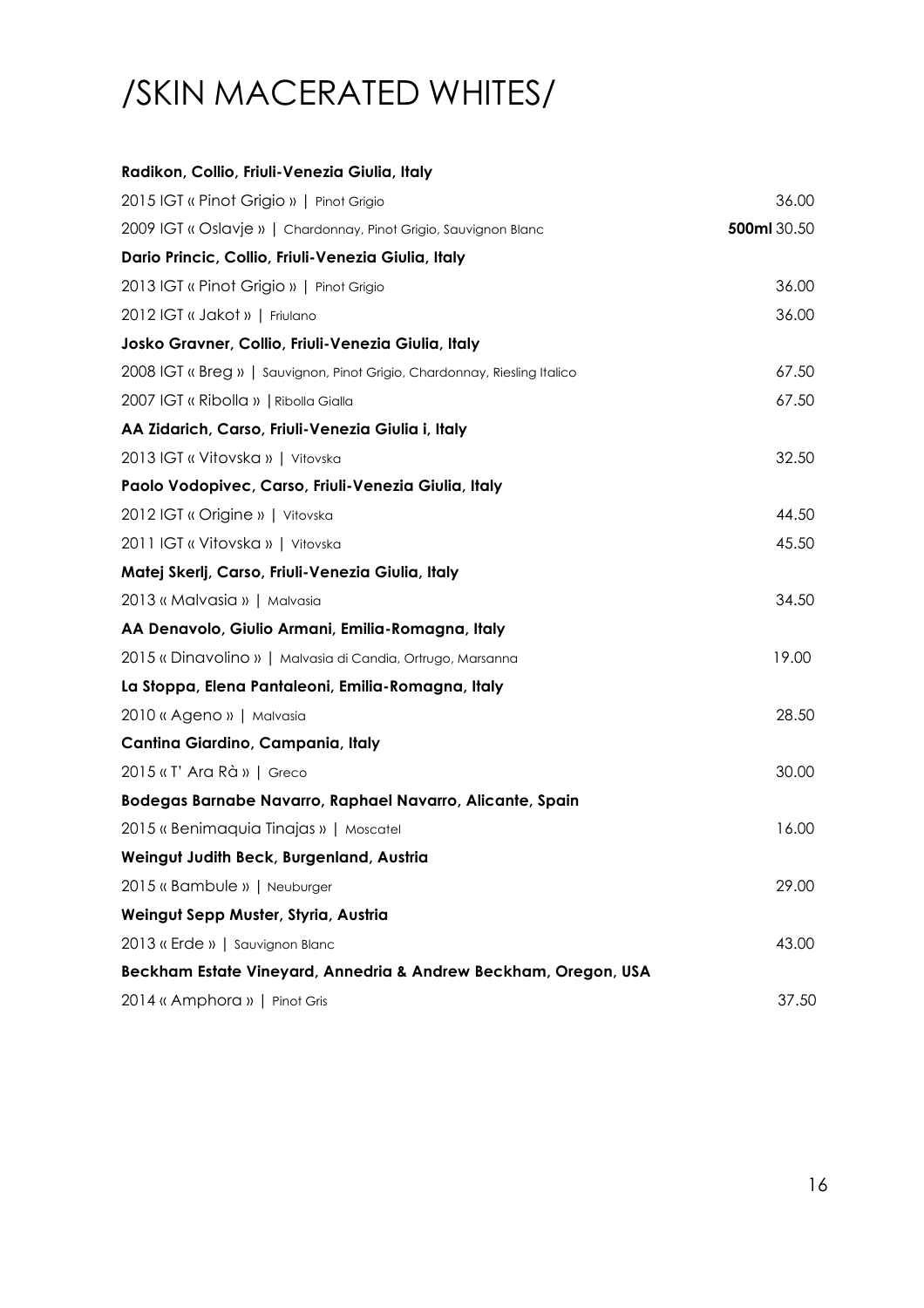# /PINK AND ROSATI/

### **FRANCE**

| Dne des Bodines, Emilie & Alexis Porteret, Jura                         |       |
|-------------------------------------------------------------------------|-------|
| 2015 « Rosé »   Pinot Noir                                              | 22.00 |
| Château Plaisance, Marc Penavayre, Fronton                              |       |
| 2015 « Rosé »   Negrette, Syrah, Cabernet Franc                         | 13.00 |
| Château Hermitage Saint-Martin, Côtes de Provence                       |       |
| 2016 Grand Cuvée « Enzo »   Grenache, Cinsault, Carignan, Clairette     | 17.50 |
| <b>ITALY</b>                                                            |       |
| Cantina Giardino, Campania                                              |       |
| 2014 « Volpe Rosa »   Coda di Volpe Rossa                               | 28.00 |
| Lamoresca, Filippo Rizzo, Sicily                                        |       |
| 2016 « Rosato »   Frappato, Moscato                                     | 25.00 |
| I Vigneri, Salvo Foti, Mt. Etna, Sicily                                 |       |
| 2014 « Vinudilice »   Alicante, Grecanico, Minella Bianca               | 31.75 |
| Frank Cornelissen, Mt Etna, Sicily                                      |       |
| 2016 « Susucaru »   Malvasia, Moscadella, Cattaratto, Nerelo, Mascalese | 28.00 |
| <b>SPAIN</b>                                                            |       |
| Casa di Si, Iwo Jakimowicz, Catalayud                                   |       |
| 2014 « Florecita »   Garnacha, Tinta del Toro, Garnacha Blanca          | 21.15 |
| Els Jelipins, Font Rubí                                                 |       |
| 2016 « Els Jelipins »   Sumoll                                          | 46.50 |
| <b>AUSTRALIA</b>                                                        |       |
| Xavier Goodridge, Yarra Valley                                          |       |
| 2016 « Shirley »   Pinot Noir                                           | 23.50 |
| <u>USA</u>                                                              |       |
| La Clarine Farm, Hank Beckmeyer, Sierra Foothills                       |       |
| 2014 « Rosé »   Mourvedre, Syrah                                        | 20.50 |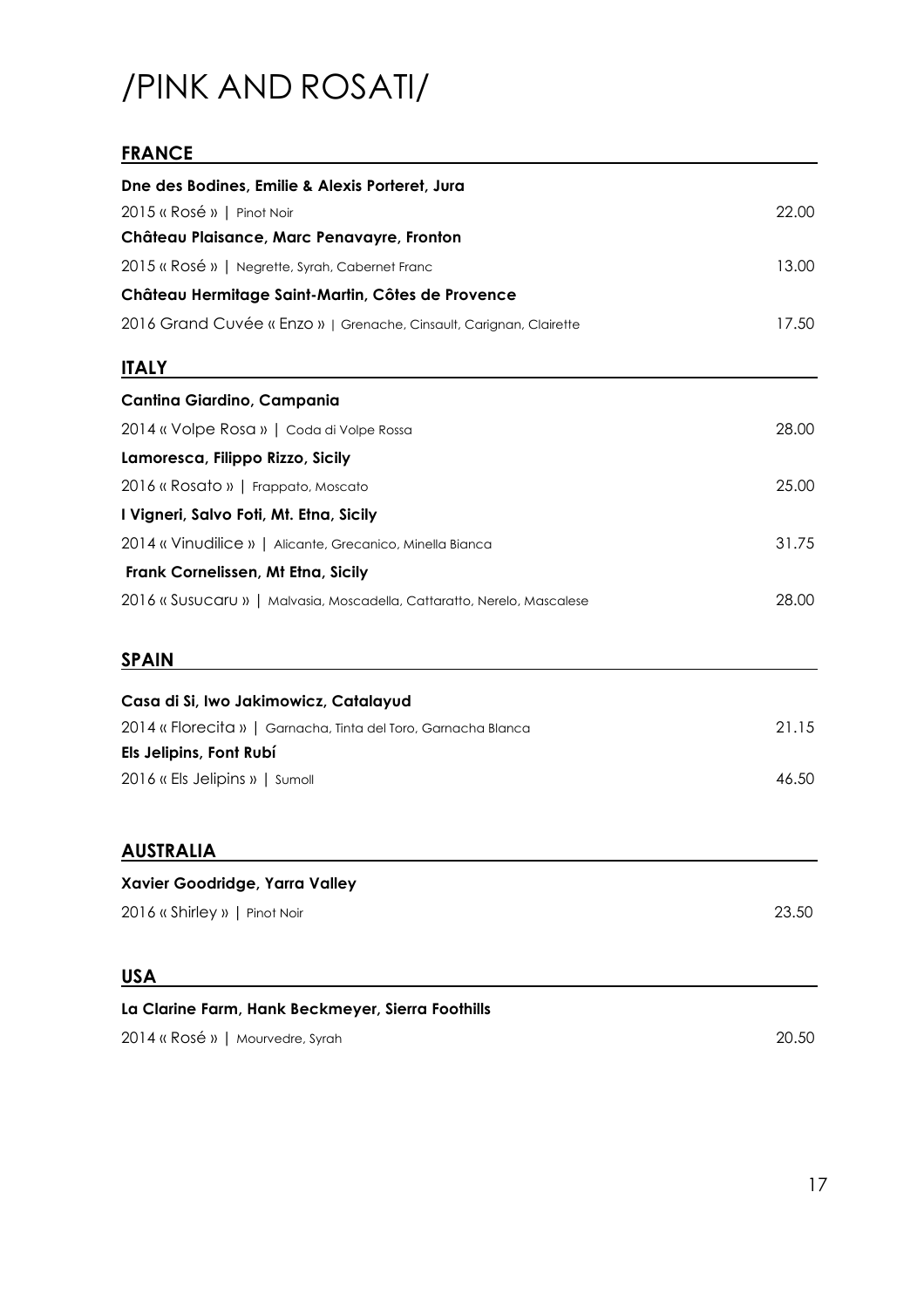# /LOIRE/

| Dne de Bablut, Christophe Daviau, Anjou                          |       |
|------------------------------------------------------------------|-------|
| 2015 «Topette a Lundi »   Grolleau                               | 15.15 |
| Sylvie Augereau, Anjou                                           |       |
| 2015 « Réjouissances »   Pinau d'Aunis, Grolleau                 | 25.00 |
| Dne Nicolas Reau, Anjou                                          |       |
| 2014 « Pompois »   Cabernet Franc                                | 19.50 |
| Dne des Roches Neuves, Thierry Germain, Saumur-Champigny         |       |
| 2016 « Saumur-Champigny »   Cabernet Franc                       | 16.50 |
| Dne Catherine et Pierre Breton, Bourgueil                        |       |
| 2015 « Avis de Vin Fort »   Cabernet Franc                       | 16.50 |
| 2011 « Perrières »   Cabernet Franc                              | 30.00 |
| Dne de la Chevalerie, Stephanie & Emmanuel Caslot, Bourgueil     |       |
| 2015 « Diptyque »   Cabernet Franc                               | 14.00 |
| Dne Le Briseau, Nathalie Gaubicher, Jasnières                    |       |
| 2015 « Patapon »   Pineau d'Aunis                                | 21.00 |
| Dne de la Garreliere, Francois Plouzeau, Touraine                |       |
| 2014 « Le Rouge de Cornus »   Cabernet Franc                     | 15.50 |
| Les Vins Contés, Oliver Lemasson, Touraine                       |       |
| 2016 « Poivre et Sel »   Pineau d'Aunis, Gamay                   | 19.50 |
| Clos du Tue-Boeuf, Jean-Marie & Thierry Puzelat, Touraine        |       |
| 2014 « Guerrerie Qvevri »   Côt, Gamay                           | 28.50 |
| Dne Les Cailloux du Paradis, Claude & Etienne Courtois, Touraine |       |
| 2013 « L'Icaunais »   Gascon                                     | 25.50 |
| 2013 « Racines »   Cabernet Franc, Côt, Cabernet Sauvignon       | 30.00 |
| La Grapperie, Renaud Guettier, Coteaux du Loir, Loire, France    |       |
| 2015 « Adonis »   Pineau d'Aunis                                 | 30.00 |
| L'Ange Vin, Jean-Pierre Robinot, Jasnieres                       |       |
| 2013 VDF « Nocturne »   Pinau d'Aunis                            | 52.00 |
| Cave Verdier-Logel, Auvergne                                     |       |
| 2016 Côtes du Forez « Poycelan »   Gamay d'Auvergne              | 15.00 |
| Dne Jean Maupertuis, Auvergne                                    |       |
| 2016 Côtes d'Auvergne VDT « Pierres Noires »   Gamay d'Auvergne  | 17.50 |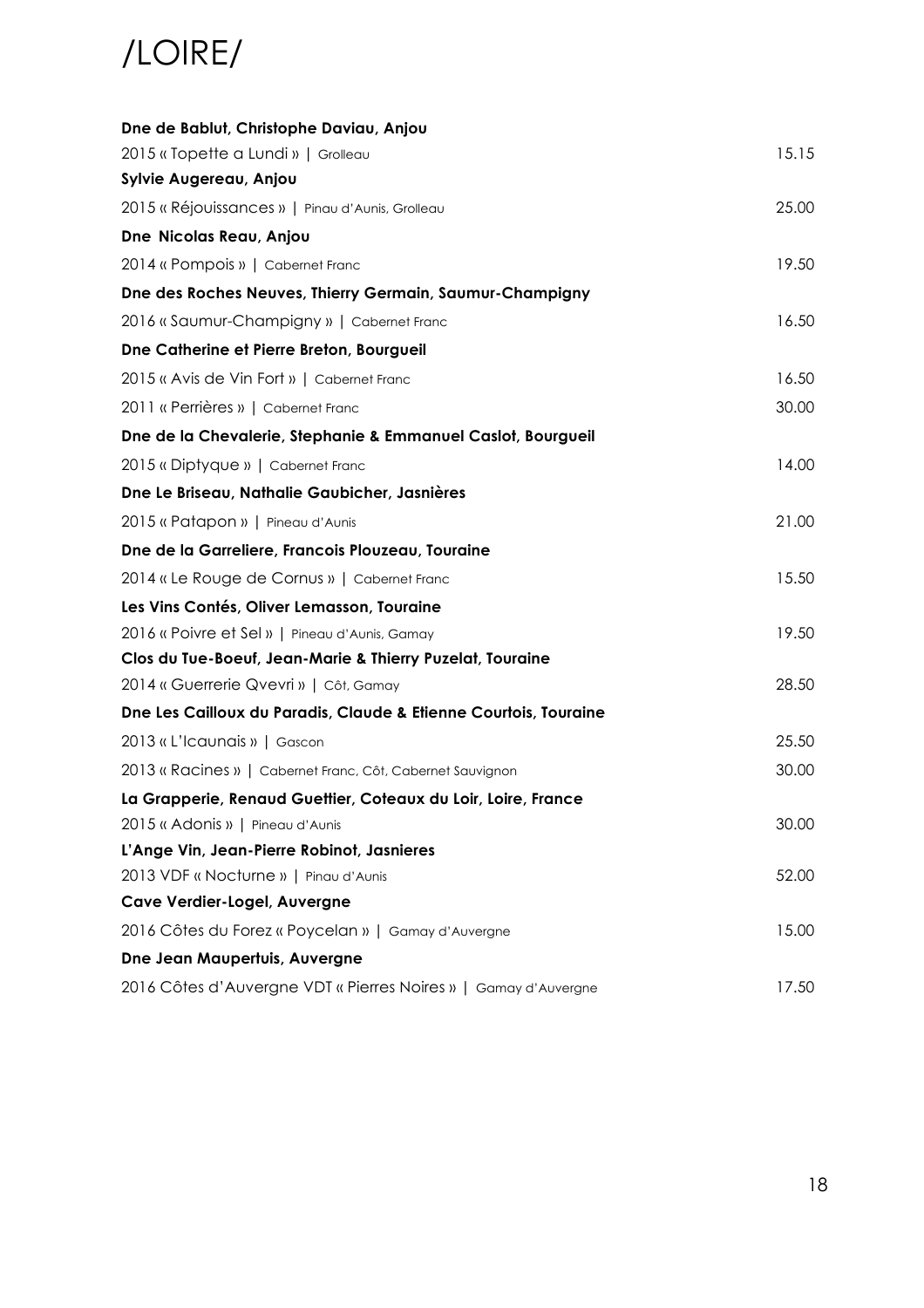# /ALSACE/

| Dne Catherine Riss, Mittelbergheim          |         |       |
|---------------------------------------------|---------|-------|
| 2015 « Empreinte »   Pinot Noir             |         | 31.00 |
| Dne Rietsch, Mittelbergheim                 |         |       |
| $2015$ « Le Litre »   Pinot Noir            | 1 Liter | 25.50 |
| Dne Christian Binner, Ammerschwihr          |         |       |
| 2011 « Cuvée Béatrice »   Pinot Noir        |         | 26.00 |
| Dne Gérard Schueller, Husseren-Les-Châteaux |         |       |
| $2014$ « LN »   Pinot Noir                  |         | 30.00 |
| Dne Pierre Frick, Pfaffenheim               |         |       |
| 2013 Sans Soufre « Rot Murle »   Pinot Noir |         | 25.50 |

### /JURA & SAVOIE/

| Dne de la Tournelle, Arbois                     |       |
|-------------------------------------------------|-------|
| 2015 « Uva Ambrosiana »   Ploussard             | 28.00 |
| Dne Bottes Rouge, Jean-Baptiste Menigoz, Arbois |       |
| 2014 « C'est Max »   Pinot Noir                 | 32.50 |
| Dne de la Borde, Julien Mareschal, Arbois       |       |
| 2015 « Côte de Feule »   Ploussard              | 24.50 |
| Dne Gérard Villet, Arbois                       |       |
| 2013 « Cuvée Tradition »   Trousseau            | 22.00 |
| Marie-Pierre Chevassu, Côtes-du-Jura            |       |
| 2016 « Pinot Noir »   Pinot Noir                | 15.00 |
| Dne François Rousset-Martin, Côtes-du-Jura      |       |
| 2014 VDF « Pinot Noir »   Pinot Noir            | 25.50 |
| Dne Prieuré Saint-Christophe, Savoie            |       |
| 2006 VDP « Tradition »   Mondeuse               | 48.00 |
|                                                 |       |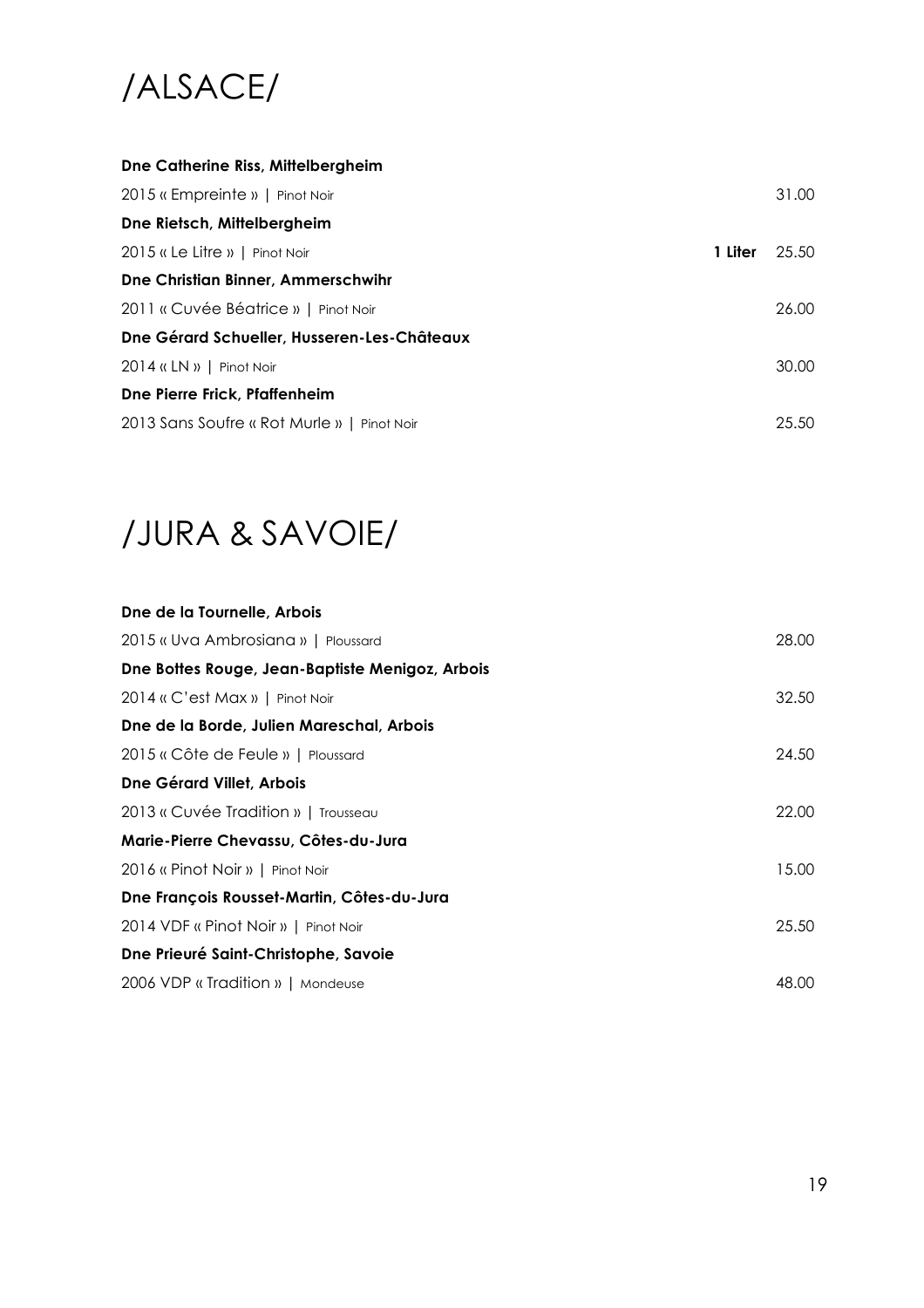# /BEAUJOLAIS/

| Dne des Vignes du Maynes, Julien Guillot, Mâcon      |       |
|------------------------------------------------------|-------|
| 2014 Beaujolais-Village « Pierres Bleues »   Gamay   | 27.00 |
| 2013 Beaujolais Leynes « Haut Balmont »   Gamay      | 23.50 |
| Marie & Matthieu Lapierre, Beaujolais                |       |
| 2016 VDF « Raisins Gaulois »   Gamay                 | 14.50 |
| Marie Lapierre & Jean Claude Chanudet, Morgon        |       |
| 2014 Beaujolais-Villages « Cuvée Du Chat »   Gamay   | 17.00 |
| Dne Jean Foillard, Morgon                            |       |
| 2014 Fleurie « Fleurie »   Gamay                     | 33.50 |
| 2015 Morgon « Classique »   Gamay                    | 19.00 |
| Dne de Botheland, Laurence & Rémi Dufaitre, Brouilly |       |
| 2016 « Brouilly »   Gamay                            | 22.50 |
| Dne Jean-Claude Lapalu, Brouilly                     |       |
| 2015 Beaujolais-Village « Vieilles Vignes »   Gamay  | 18.50 |
| 2012 Brouilly « Alma Mater »   Gamay                 | 43.50 |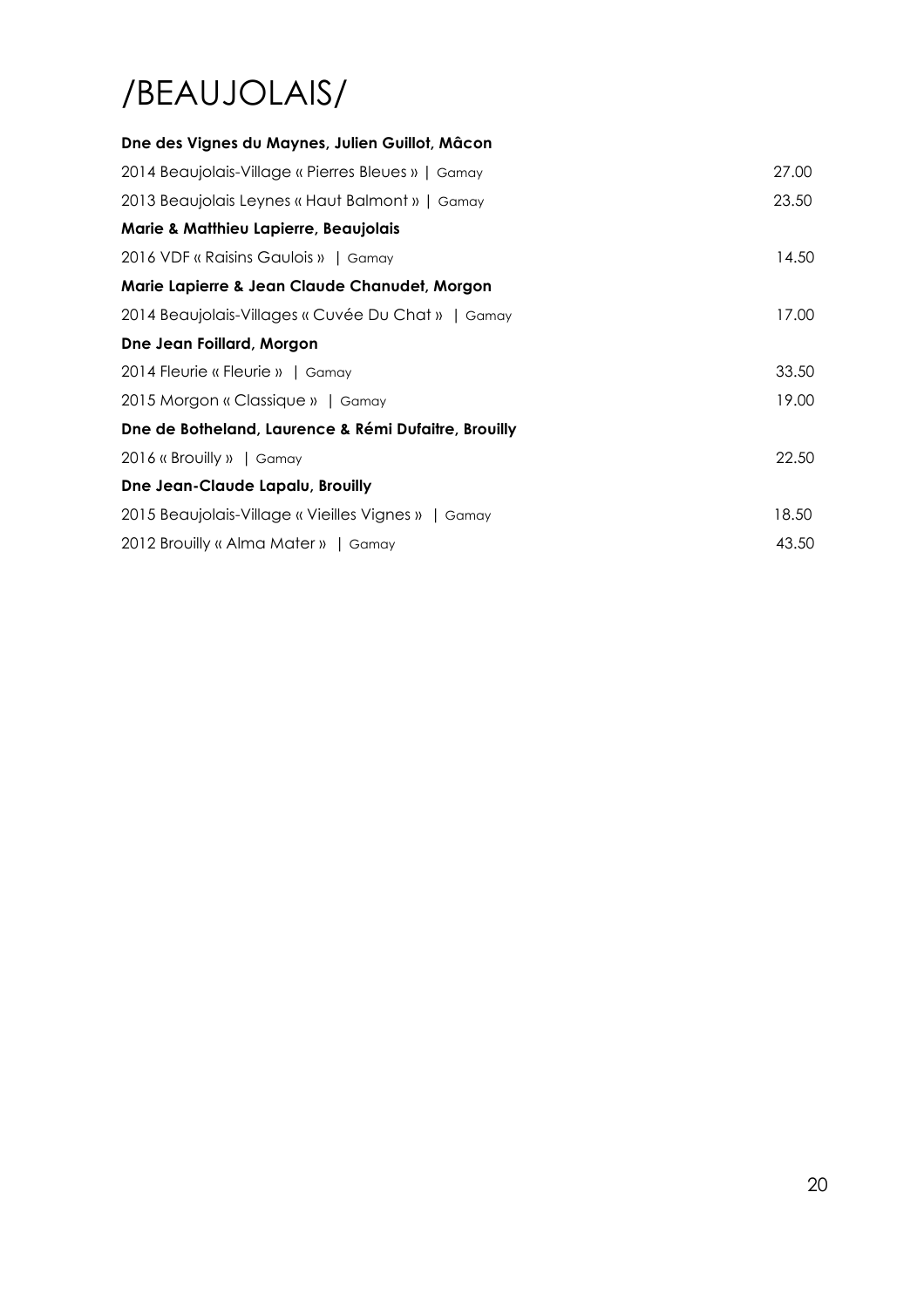# /BURGUNDY/

| Dne du Corps de Garde, Ghislaine & Jean-Hugues Goisot, Côtes d'Auxerre |       |
|------------------------------------------------------------------------|-------|
| 2014 Bourgogne « Corps de Garde »   Pinot Noir                         | 22.00 |
| Dne Vini Viti Vinci, Nicolas Vauthier, Avallon                         |       |
| 2014 Irancy « Les Beaux Monts »   Pinot Noir                           | 27.00 |
| Dne de la Cadette, Catherine & Jean Montanet, Vezelay                  |       |
| 2014 Bourgogne « L'Ermitage »   Pinot Noir                             | 23.00 |
| Dne Les Vignes de Paradis, Dominique Lucas, Pommard                    |       |
| 2014 VDF « En Passant Devant »   Pinot Noir                            | 27.00 |
| Dne Henri & Gilles Buisson, Beaune                                     |       |
| 2011 Saint Romain « Absolu »   Pinot Noir                              | 34.50 |
| <b>Frederic Cossard, Saint-Romain</b>                                  |       |
| 2015 Bourgogne « Bedeau »   Pinot Noir                                 | 34.50 |
| Dne de Chassorney, Frederic Cossard, Saint-Romain                      |       |
| 2015 « Volnay »   Pinot Noir                                           | 56.00 |
| Dne Catherine et Dominique Derain, Saint-Aubin                         |       |
| 2014 Saint-Aubin « Le Ban »   Pinot Noir                               | 38.50 |
| Clos des Vignes du Maynes, Julien Guillot, Mâcon                       |       |
| 2014 « Bourgogne »   Pinot Noir                                        | 30.00 |
| 2014 Mâcon-Cruzille « Manganite »   Gamay                              | 37.50 |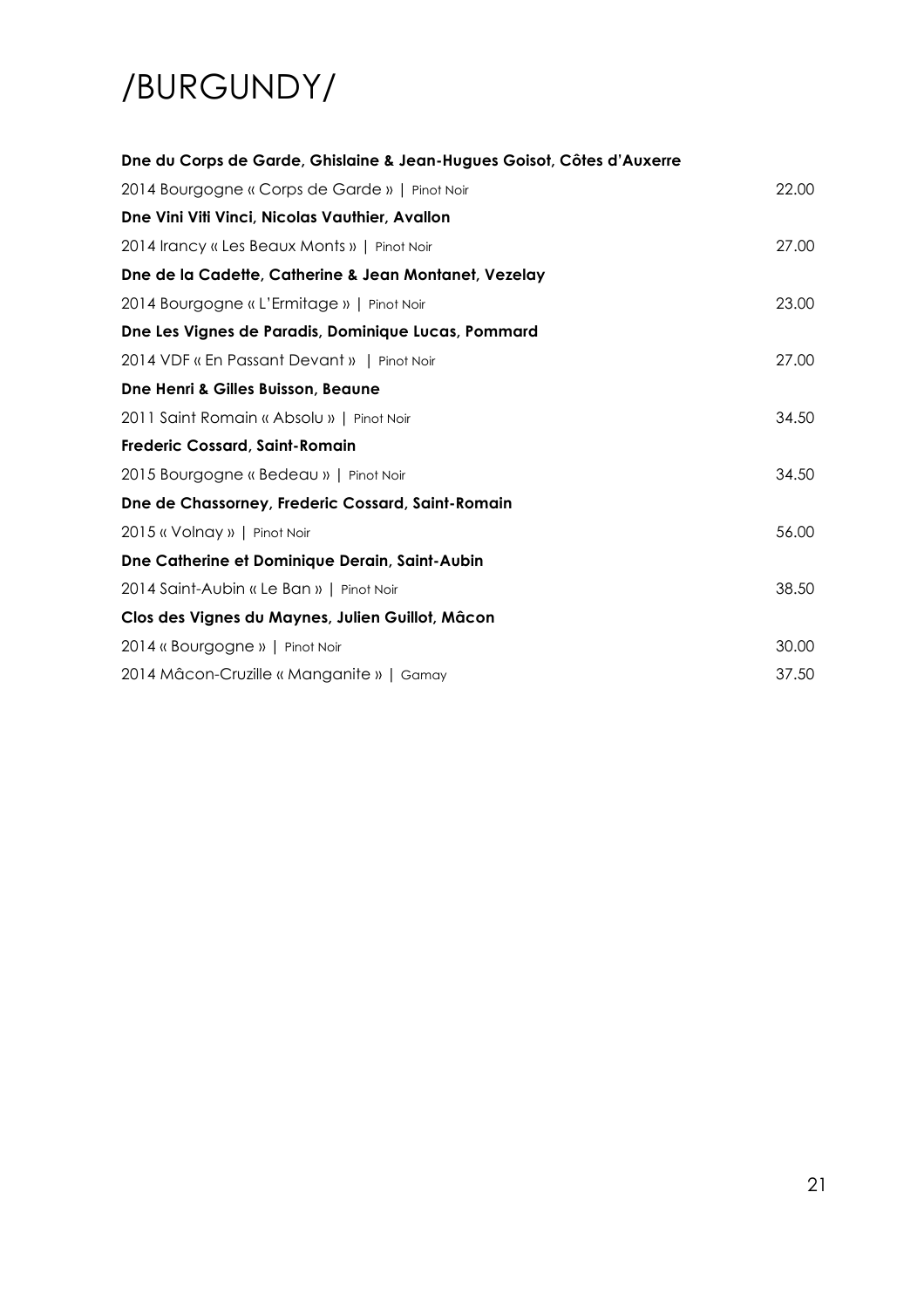# /RHÔNE & PROVENCE/

| Les Champs Libres, Dard et Souhaut, Ardèche                           |       |
|-----------------------------------------------------------------------|-------|
| 2015 « Lard, des Choix »   Syrah, Gamay                               | 16.00 |
| Dne des Vigneaux, Ardèche                                             |       |
| 2015 VDP « Syrah »   Syrah                                            | 12.50 |
| Dne Romaneaux-Destezet, Beatrice & Hervé Souhaut, Saint-Joseph        |       |
| 2015 «La Souteronne »   Gamay                                         | 22.50 |
| Dne des Miquettes, Chrystelle Vareille & Paul Esteve, Saint-Joseph    |       |
| 2015 VDF « Syrah »   Syrah                                            | 21.50 |
| La Grande Colline, Hirotake Ooka, Saint-Péray                         |       |
| 2016 VDF « Le Canon »   Syrah                                         | 16.50 |
| Dard et Ribo, Crozes-Hermitage                                        |       |
| 2015 « Saint-Joseph »   Syrah                                         | 38.00 |
| Dne du Coulet, Matthieu Barret, Cornas                                |       |
| 2013 « Brise Cailloux »   Syrah                                       | 48.50 |
| 2011 « Billes Noirs »   Syrah                                         | 85.50 |
| Dne Balthazar, Frank Balthazar, Cornas                                |       |
| 2013 « Chaillot »   Syrah                                             | 38.50 |
| Dne Gramenon, Michele Aubrey-Laurent, Côtes-du-Rhone                  |       |
| 2015 « La Sagesse »   Grenache                                        | 26.50 |
| Dne de Villeneuve, Châteauneuf du Pape                                |       |
| 2012 « Les Vieilles Vignes »   Grenache, Mourvèdre, Syrah             | 48.00 |
| Château Mourgues du Grès, Anne & François Collard, Costières de Nîmes |       |
| 2016 « Les Galets »   Syrah, Grenache, Carignan, Mourvèdre            | 12.50 |
| Dne Les Terres Promises, Provence                                     |       |
| 2013 « L'Antidote »   Carignan                                        | 16.00 |
| Dne Milan, Theophile & Emmanuelle Milan, Provence                     |       |
| 2010 « Vallon »   Grenache, Syrah, Cinsault, Cabernet Sauvignon       | 19.50 |
| Dne Hauvette, Dominique Hauvette, Le Beaux-de-Provence                |       |
| 2010 « Cornaline »   Syrah, Cabernet Sauvignon, Grenache              | 33.50 |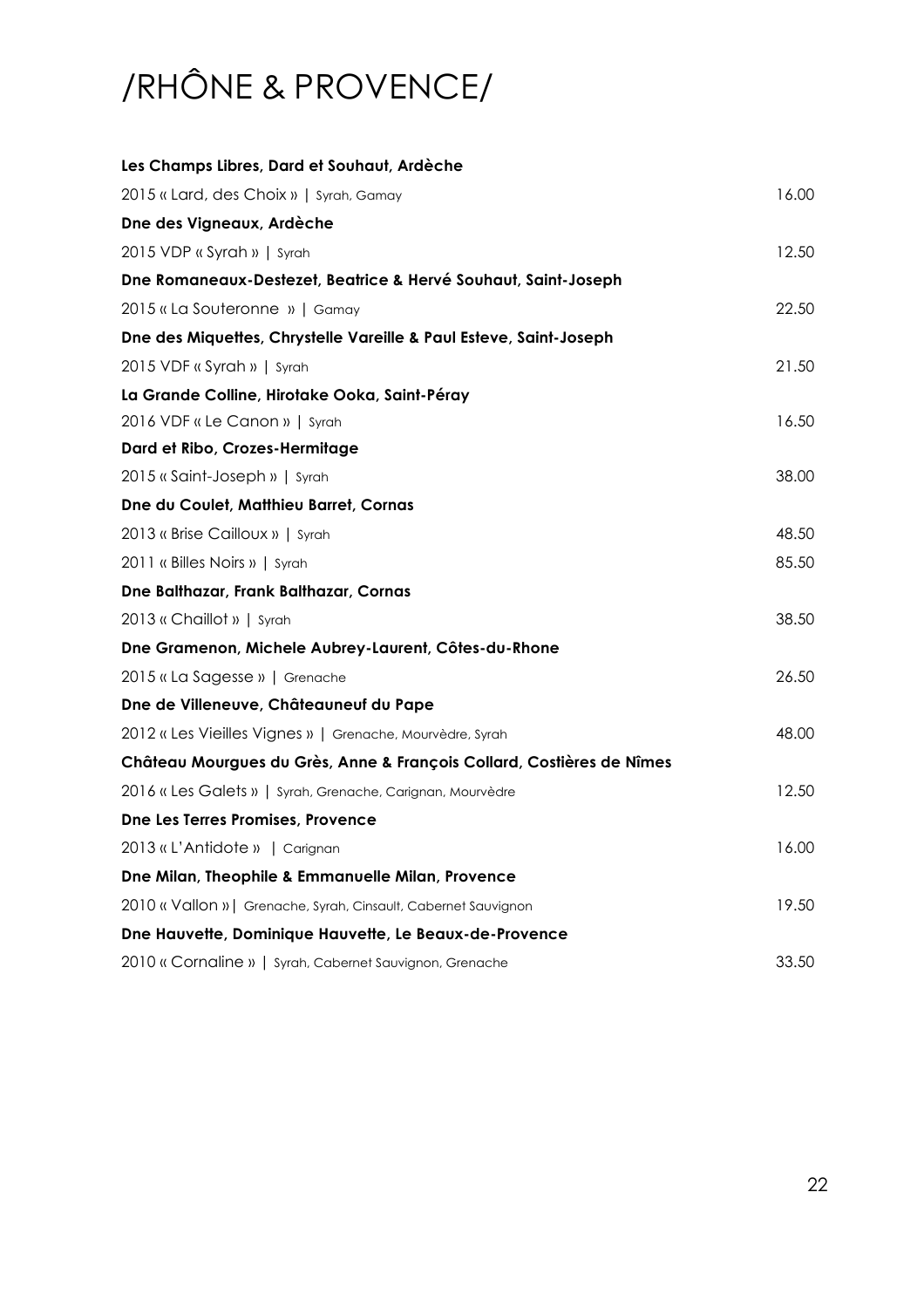# /LANGUEDOC-ROUSSILLON/

| Dne Jean-Baptiste Sénat, Minervois                                                 |       |
|------------------------------------------------------------------------------------|-------|
| 2014 « Mais Où Est Donc Ornicar »   Grenache, Mourvèdre, Cinsault                  | 20.00 |
| Dne Mylène Bru, Saint-Pargoire                                                     |       |
| 2014 « Karma »   Tempranillo                                                       | 27.50 |
| 2014 « Far Ouest »   Grenache, Syrah, Carignan, Cinsault                           | 24.50 |
| Dne Thierry Navarre, Saint-Chinian                                                 |       |
| 2015 « Ribeyrenc »   Ribeyrenc                                                     | 18.00 |
| Dne Didier Barral, Faugères                                                        |       |
| 2013 « Jadis »   Carignan, Grenache, Syrah                                         | 31.00 |
| Dne d'Aupilhac, Sylvain Fadat, Montpeyroux                                         |       |
| 2015 « Lou Maset »   Grenache, Cinsault, Carignan, Syrah, Alicante Boucher         | 15.50 |
| Dne de Majas, Agnès & Alain Carrere, Côtes du Roussillon                           |       |
| 2016 VDP de Côte Catalanes « Rouge »   Carignan, Grenache                          | 14.50 |
| Dne des Foulards Rouges, Jean-François Nicq, Côtes du Roussillon                   |       |
| 2016 « Fond de l'Air est Rouge »   Cinsault                                        | 16.00 |
| Dne Matassa, Tom Lubbe, Côtes du Roussillon                                        |       |
| 2015 VDP de Côtes Catalanes « Rouge »   Carignan                                   | 33.00 |
| 2015 VDP de Côtes Catalanes « Romanissa Casot »   Grenache Gris, Carignan, Macabeu | 33.00 |
| Clos du Rouge Gorge, Cyril Fhal, Côtes du Roussillon                               |       |
| 2013 « Jeunes Vignes »   Grenache                                                  | 26.00 |
| Les Casot des Mailloles, Banyuls-sur-Mer                                           |       |
| 2014 « Soula »   Grenache                                                          | 49.00 |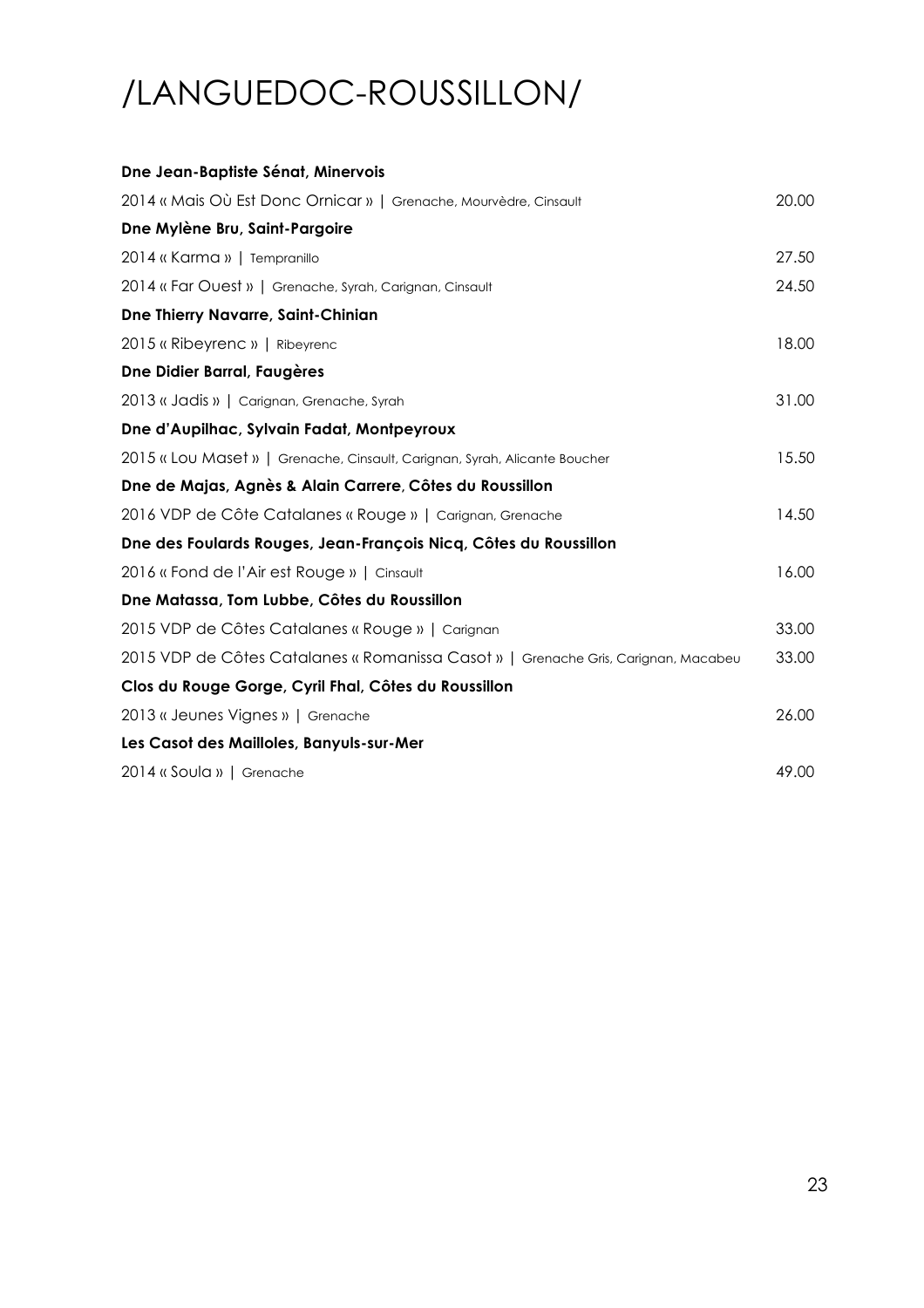# /SOUTH-WEST & BORDEAUX/

| Château Lamery, Jacques Broustet, Bordeaux                                        |        |
|-----------------------------------------------------------------------------------|--------|
| 2012 VDF « Autrement »   Cabernet Sauvignon, Cabernet Franc, Merlot, Malbec       | 23.50  |
| Château Le Puy, Jean-Pierre & Pascal Amoreau, Côtes-des-Francs, Bordeaux          |        |
| 2013 Francs-Côtes-de-Bordeaux « Emilien »   Merlot, Cabernet Sauvignon, Carménère | 35.00  |
| 1994 Francs-Côtes-de-Bordeaux « Emilien »   Merlot, Cabernet Sauvignon, Carménère | 174.00 |
| <b>Dne Nicolas Carmarans, Aveyron</b>                                             |        |
| 2015 « Mauvais Temps »   Fer Servadou, Négret de Banhars, Cabernet Franc          | 23.50  |
| Château Tour des Gendres, Luc de Conti, Bergerac                                  |        |
| 2016 « Le Classique »   Merlot, Malbec                                            | 12.00  |
| Dne du Pech, Magali Tissot & Ludovic Bonnelle, Buzet                              |        |
| 2009 « Le Pech Abusé »   Merlot, Cabernet Sauvignon, Cabernet Franc               | 21.50  |
| Dne Les Tres Cantous, Myriam & Bernard Plageoles, Gaillac                         |        |
| 2015 « Bro' cool »   Braucol                                                      | 16.00  |
| Dne Arretxea, Michel & Therese Riouspeyrous, Irouléguy                            |        |
| 2015 « Irouléguy »   Tannat, Cabernet Franc, Cabernet Sauvignon                   | 22.00  |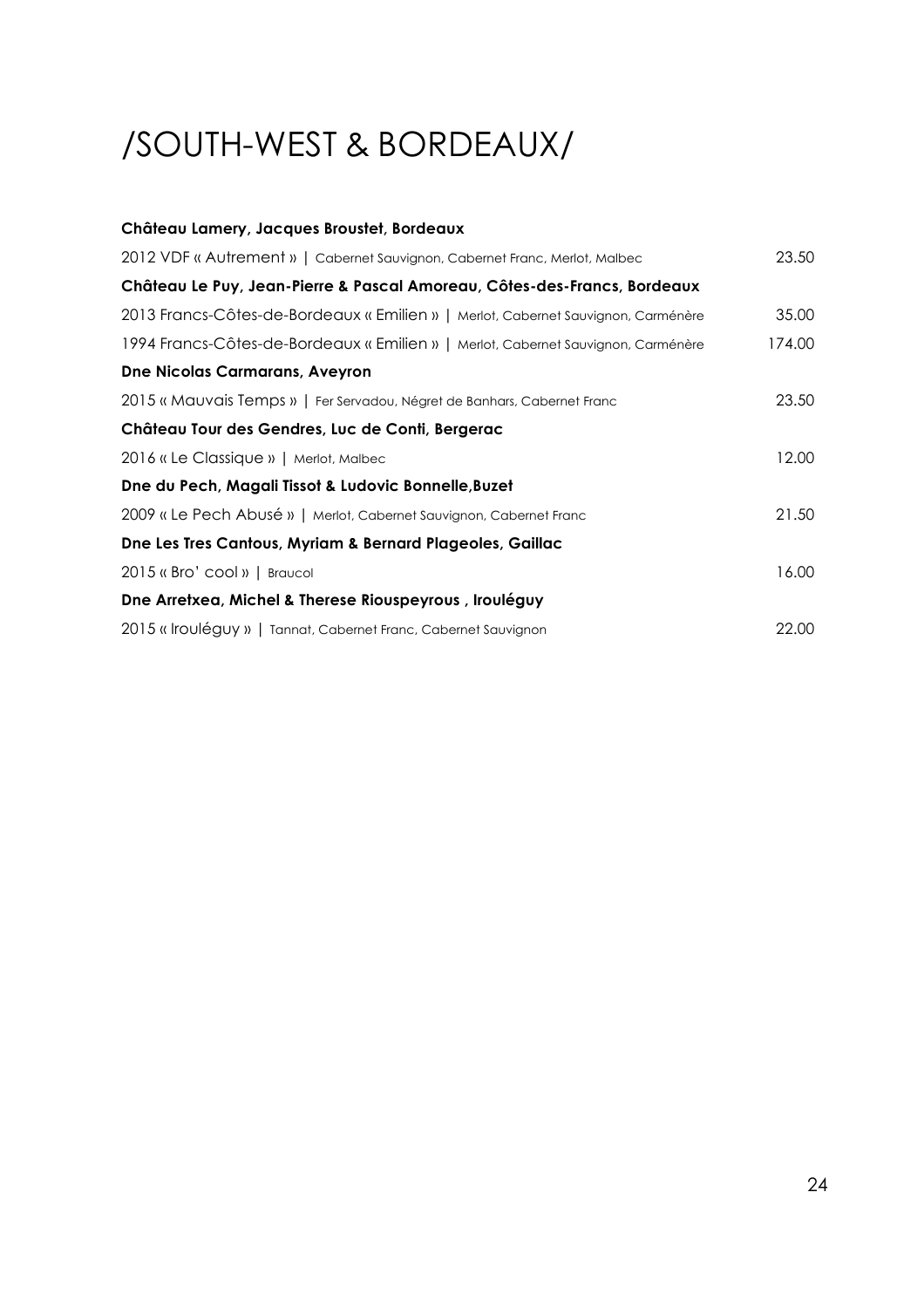## /ITALY/

### **NORTHERN ITALY**

| Cascina Tavijin, Nadia Verrua, Piedmont                                                    |       |
|--------------------------------------------------------------------------------------------|-------|
| 2015 « Bandita »   Barbera                                                                 | 23.50 |
| Cooperativa Valli Unite, Piedmont                                                          |       |
| 2014 « Alessandrino »   Barbera                                                            | 10.00 |
| Cascina degli Ulivi, Stefano Bellotti, Piedmont                                            |       |
| 2015 « Rosso »   Barbera, Dolcetto                                                         | 17.00 |
| Tenute Grillo, Guido & Rita Zampaglione, Piedmont                                          |       |
| 2004 « Pecoranera »   Freisa, Dolcetto, Barbera, Merlot                                    | 25.00 |
| Cantina Iuli, Piedmont                                                                     |       |
| 2013 IGT « Nino »   Pinot Nero                                                             | 23.00 |
| 2010 Monferrato Superiore DOCG « Barabba »   Barbera                                       | 29.00 |
| AA Ar Pe Pe, Sassella, Lombardy                                                            |       |
| 2014 « Rosso Di Valtellina »   Nebbiolo                                                    | 26.00 |
| 2011 Valtellina Superiore DOCG « Stella Retica »   Nebbiolo                                | 32.50 |
| 2007 Valtellina Superiore DOCG « Rocce Rosse »   Nebbiolo                                  | 54.00 |
| Barbacarlo, Commendatore Lino Maga, Lombardy                                               |       |
| 2000 Oltrepó Pavese DOC « Vigna Barbacarlo »   Croatina, Uva Rara, Ughetta                 | 52.00 |
| 1997 Oltrepó Pavese DOC « Vigna Montebuono »   Croatina, Uva Rara, Ughetta, Dolcetto       | 41.00 |
| 1994 Oltrepó Pavese DOC « Vigna Barbacarlo »   Croatina, Uva Rara, Ughetta                 | 55.50 |
| AA Elisabetta Foradori, Trentino                                                           |       |
| 2014 Vigneti Delle Dolomiti IGT « Foradori »   Teroldego                                   | 23.00 |
| La Biancara, Angiolino & Alessandro Maule, Veneto                                          |       |
| 2015 « Masieri Rosso »   Merlot, Cabernet Franc, Tocai Rosso, Lagrein                      | 17.00 |
| Monte dall'Ora, Carlo Alessandra & Venturini Zantedeshi, Veneto                            |       |
| 2016 Valpolicella classico « Saseiti »   Corvina, Corvinone, Rondinella, Molinana, Oseleta | 15.00 |
| AA Zidarich, Carso, Friuli-Venezia Giulia                                                  |       |
| 2013 IGT « Terrano »   Terrano                                                             | 28.00 |
| AA Bressan, Collio, Friuli-Venezia Giulia                                                  |       |
| 2001 IGP « Pignol »   Pignolo                                                              | 57.50 |
| Testalonga, Antonio Perrino, Dolceacqua, Liguria                                           |       |
| 2015 « Rossese Dolceacqua »   Rossese                                                      | 33.50 |
|                                                                                            |       |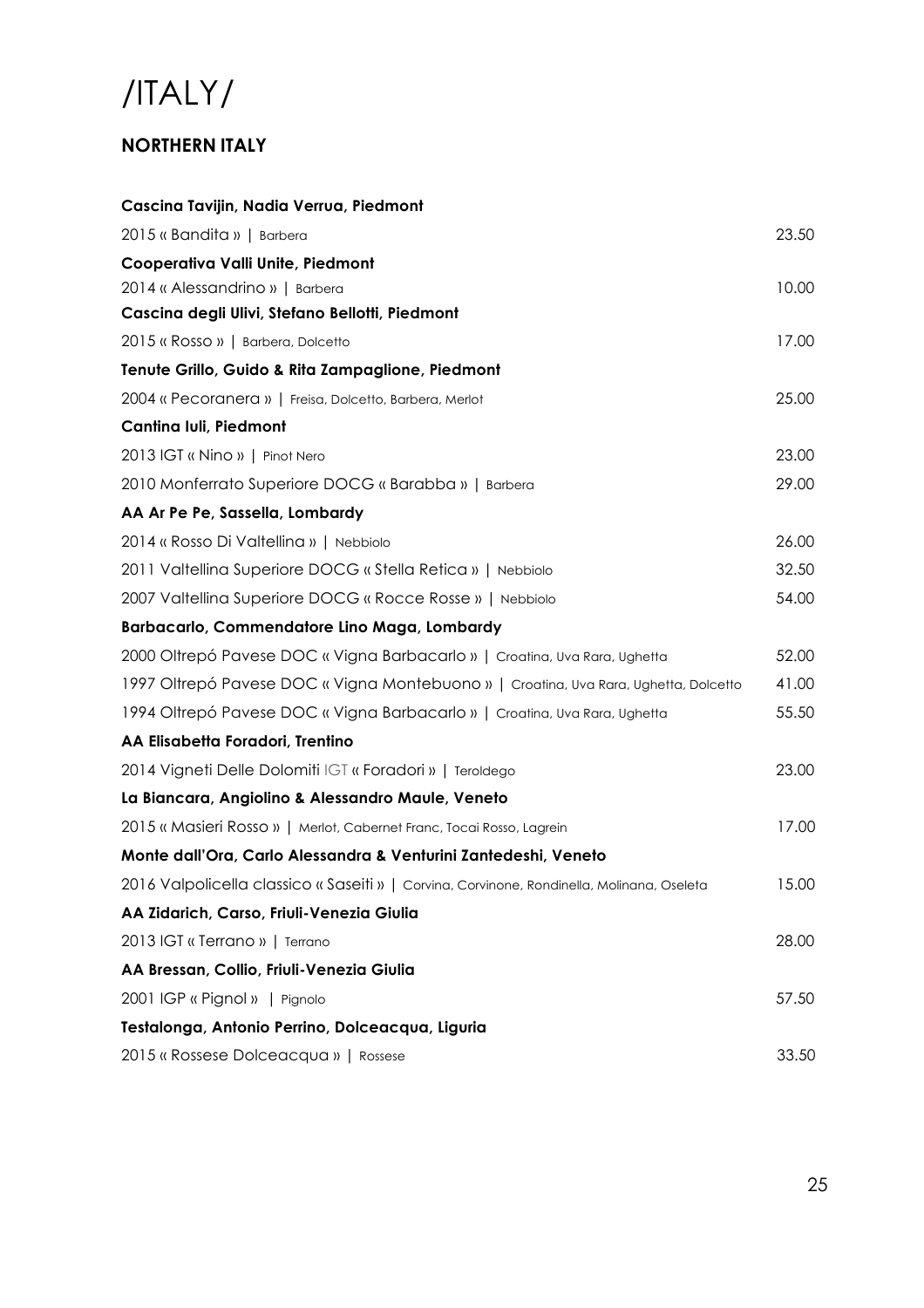### **CENTRAL ITALY**

| La Stoppa, Elena Pantaleoni, Emilia-Romagna                                     |               |
|---------------------------------------------------------------------------------|---------------|
| 2006 « Macchiona »   Barbera, Bonarda                                           | 25.50         |
| Montevertine, Martino Manetti, Chianti Classico, Tuscany                        |               |
| 2013 « Pergole Torte »   Sangiovese                                             | 114.00        |
| AA Caparsa, Paolo Cianferoni, Radda in Chianti, Tuscany                         |               |
| 2014 « Rosso di Caparsa »   Sangiovese, Colorino, Malvasia                      | 15.50         |
| Macea, Colline Lucchesi, Tuscany                                                |               |
| 2013 « Pinot Nero »   Pinot Nero                                                | 33.50         |
| Piano dell' Orino, Caroline Pobitzer & Jan Hendrick Erbach, Montalcino, Tuscany |               |
| 2011 « Brunello di Montalcino »   Sangiovese Grosso                             | 70.50         |
| Il Paradiso di Manfredi, Montalcino, Tuscany                                    |               |
| 2013 « Rosso di Montalcino »   Sangiovese                                       | 37.50         |
| Ampeleia, Maremma, Tuscany                                                      |               |
|                                                                                 |               |
| 2016 « Unlitro »   Alicante Nero, Carignano, Alicante Bouschet                  | 1 LITER 18.50 |
| Le Coste di Gradoli, Lazio                                                      |               |
| 2014 « Rosso »   Sangiovese                                                     | 27.00         |
| Paolo Bea, Montefalco, Umbria                                                   |               |
| 2008 « Pagliaro »   Sagrantino                                                  | 56.00         |
| Ciù Ciù, Contrada Ciafone, Marche                                               |               |
| 2015 Rosso Piceno Superiore « Bacchus »   Montepulciano, Sangiovese             | 10.50         |
| Fattoria San Lorenzo, Natalino Crognaletti, Marche                              |               |
| 2015 Rosso Piceno « Di Gino »   Sangiovese, Montepulciano                       | 12.50         |
| AA La Distesa, Marche                                                           |               |
| 2014 « Nocenzio »   Sangiovese, Montepulciano, Cabernet Sauvignon               | 24.00         |
| Emidio Pepe, Abruzzo                                                            |               |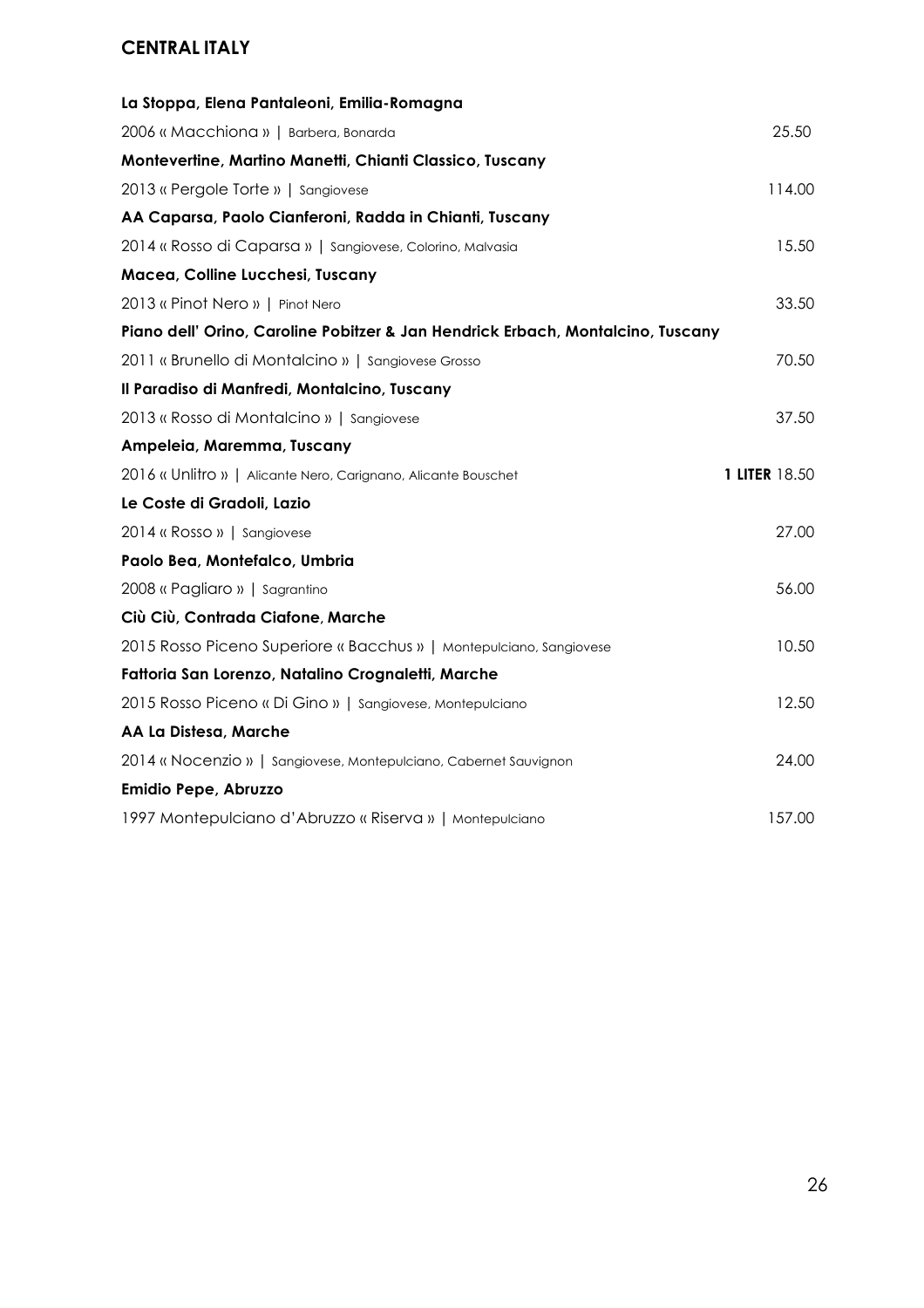### **SOUTHERN ITALY & ISLANDS**

| AA Natalino del Prete, Puglia                     |        |
|---------------------------------------------------|--------|
| 2015 « Torre Nova »   Negroamaro                  | 14.00  |
| Vino di Anna, Anna Martens, Mt Etna, Sicily       |        |
| 2016 « Palmento »   Nerello Mascalese             | 20.00  |
| 2015 « Jeudi 15 »   Nerello Mascalese             | 23.00  |
| 2014 « Don Alfio »   Nerello Mascalese            | 37.00  |
| Frank Cornelissen, Mt Etna, Sicily                |        |
| 2014 « Contadino »   Nerello Mascalese            | 25.50  |
| 2014 « Munjebel »   Nerello Mascalese             | 41.00  |
| 2014 « Magma »   Nerello Mascalese                | 177.50 |
| AA Cos, Giusto Occhipinti, Sicily                 |        |
| 2015 « Nero di Lupo »   Nero d'Avola              | 20.00  |
| 2015 « Frappato »   Frappato                      | 20.00  |
| Arianna Occhipinti, Sicily                        |        |
| 2013 « Siccagno »   Nero d'Avola                  | 29.00  |
| AA Lamoresca, Filippo Rizzo, Sicily               |        |
| 2015 « Rosso »   Frappato, Grenache, Nero d'Avola | 29.00  |
| AA Serragghia, Gabrio Bini, Sicily                |        |
| 2015 « Rosso Fanino »   Pignatello, Catarratto    | 54.25  |

/CORSICA/

#### **Antoine Arena, Corsica**

2012 Patrimonio « Morta Maio » | Niellucciu 32.00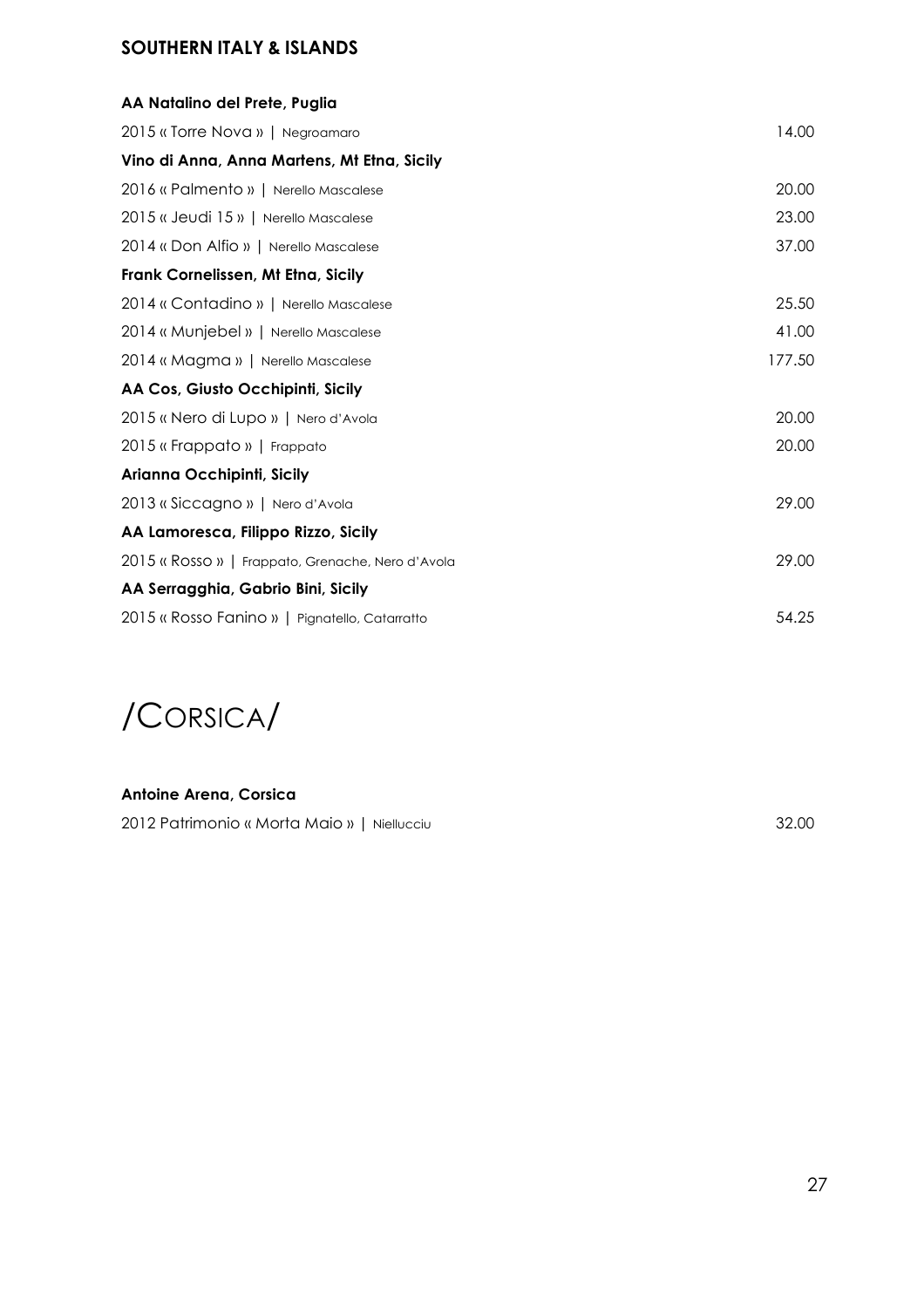## /SPAIN/

| Vinicola Corellana, Navarra                                                    |       |
|--------------------------------------------------------------------------------|-------|
| 2015 « Donkeyjote »   Garnacha                                                 | 10.00 |
| Viña Ilusión, Gloria Plaza & Martin Alonso, Rioja                              |       |
| 2015 « Viña Ilusión »   Tempranillo                                            | 11.50 |
| Comando G, Sierra de Gredos                                                    |       |
| 2014 « La Rozas 1 er Cru »   Garnacha                                          | 30.50 |
| 2014 « Tumba del Rey Moro »   Garnacha                                         | 69.00 |
| Bodega Partida Creus, Antonela Gerosa & Massimo Marchiori, Tarragona           |       |
| 2014 « SM »   Sumoll                                                           | 19.00 |
| Els Jelipins, Font Rubí                                                        |       |
| 2012 « Els Jelipins »   Sumoll, Garnacha                                       | 68.50 |
| Celler Comunica, Patri Morillo & Pep Aguilar, Montsant                         |       |
| 2012 « Comunica »   Garnacha                                                   | 18.00 |
| Sao del Coster, Priorat                                                        |       |
| 2016 « Pim Pam Poom »   Garnacha                                               | 19.00 |
| Escoda-Sanahuja, Joan Ramon Escoda & Carmen Sanahuja, Catalonia                |       |
| 2013 « Nas del Gegant »   Tempranillo, Garnacha, Samsó, Cabernet Franc, Merlot | 22.50 |
| 2013 « La Llopetera »   Pinot Nero                                             | 30.00 |

/GEORGIA/

**Pheasant Tears, Kakheti** 2013 « Shavkapito » | Shavkapito 21.50

/AUSTRIA/

**Matthias Warnung, Kamptal**

2013 « Etsdorf Blauer » | Zweigelt 24.00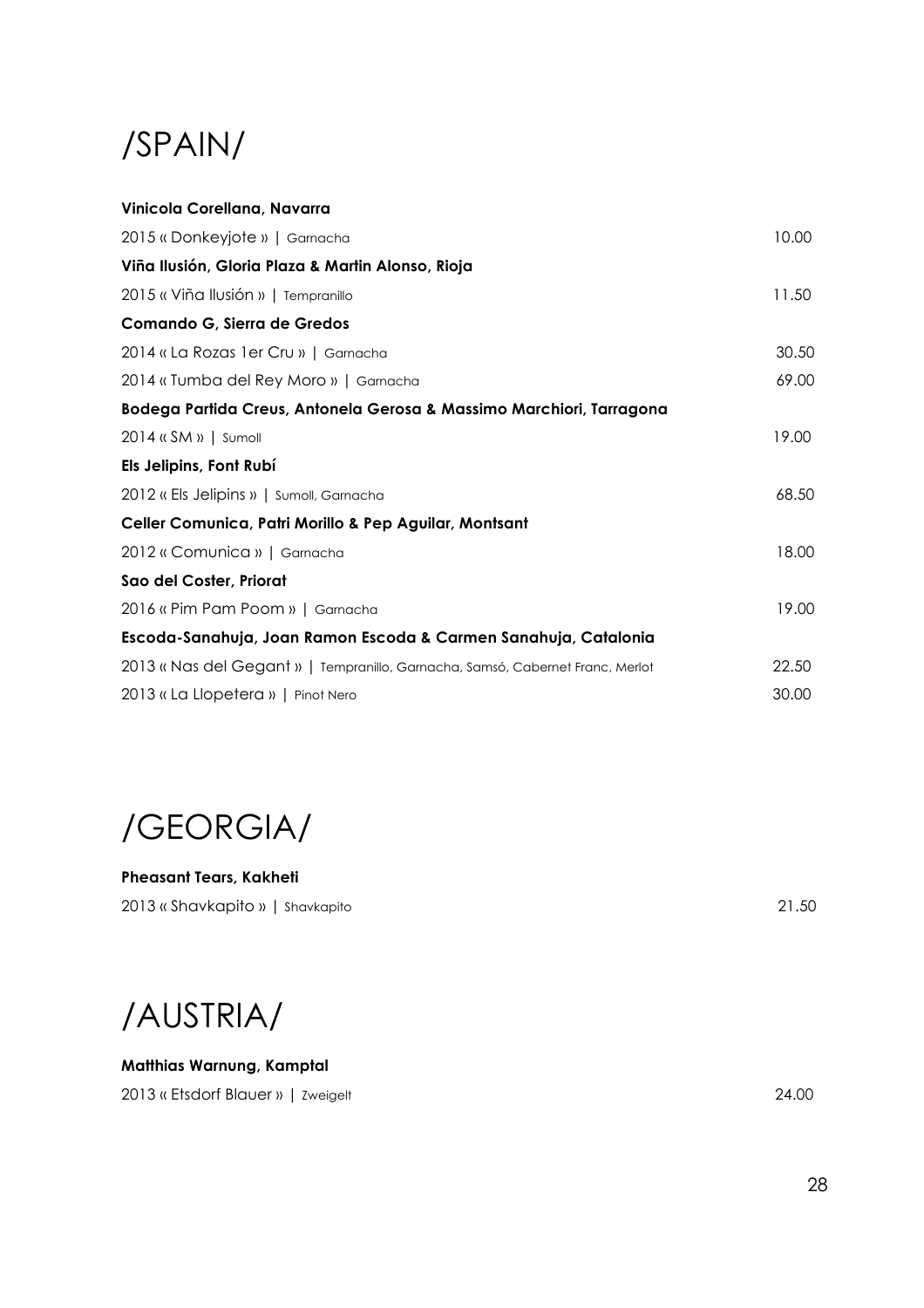### /NEW WORLD/

| Patrick Sullivan, Yarra Valley, Australia                                        |       |
|----------------------------------------------------------------------------------|-------|
| 2015 « New World Wine »   Pinot Noir, Malbec                                     | 26.00 |
| 2015 « Fruit of the Sky »   Pinot Noir                                           | 33.50 |
| Gentle Folk, Gareth Belton, Adelaide Hills, Australia                            |       |
| 2015 « Vin De Sofa »   Pinot Noir, Pinot Gris Gewurtztraminer, Riesling          | 23.50 |
| Jauma, James Erskine, McLaren Vale, Australia                                    |       |
| 2015 « Audrey »   Grenache, Shiraz                                               | 28.00 |
| 2015 « Like Raindrops »   Grenache                                               | 24.50 |
| Don Wines, Alex Craighead, Martinborough, New Zealand                            |       |
| 2015 « Martinborough »   Pinot Noir                                              | 26.50 |
| Cambridge Road, Martinborough, New Zealand                                       |       |
| 2013 « La Luna »   Pinot Noir                                                    | 28.00 |
| NV « Cloudwalker »   Pinot Noir, Syrah                                           | 22.50 |
| Intellego Wines, Swartland, South Africa                                         |       |
| 2015 « Kedungu »   Syrah, Cinsault, Mourvèdre                                    | 16.00 |
| Bodega Cecchin, Mendoza, Argentina                                               |       |
| 2014 « Carignan »   Carignan                                                     | 12.50 |
| Vincent Wallard, Mendoza, Argentina                                              |       |
| 2014 « Cuatro Manos »   Malbec                                                   | 21.00 |
| The Wild Vineyard, Colchagua, Chile                                              |       |
| 2014 « Villalobos »   Carignan                                                   | 23.00 |
| Kelley Fox Wines, Willamette Valley, USA                                         |       |
| 2014 « Mirabai »   Pinot Noir                                                    | 36.00 |
| 2013 « Maresh »   Pinot Noir                                                     | 61.00 |
| Minimus Wines, Chad Stock, Carlton, Oregon, USA                                  |       |
| 2015 « Rockwell »   Tempranillo, Syrah, Blaufränkisch, Viognier, Sauvignon Blanc | 32.50 |
| La Clarine Farm, Sierra Foothills, USA                                           |       |
| 2013 « Sumu Kaw »   Syrah                                                        | 27.00 |
| Clos Saron, Gideon Bienstock, Sierra Foothills, USA                              |       |
| 2014 « Pleasant Peasant »   Carignan                                             | 36.50 |
| Lo-Fi, Los Alamos, USA                                                           |       |
| 2014 Santa Barbara « Cinsault »   Cinsault                                       | 28.50 |
| Ambyth Estate, Phillip & Marty Morwood-Hart, Paso Robles, USA                    |       |
| 2011 « Mourvèdre »   Mourvèdre                                                   | 44.50 |